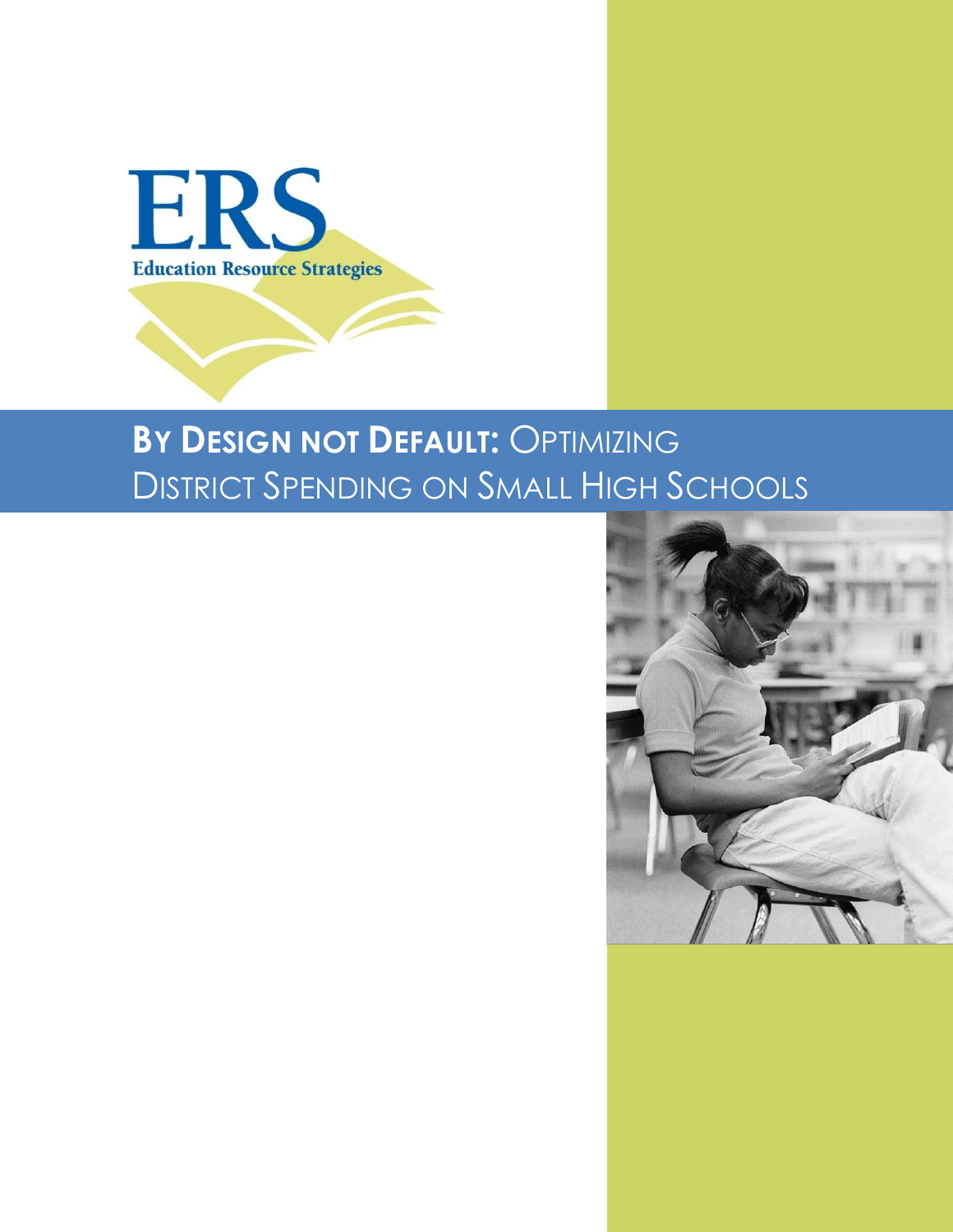## <span id="page-1-0"></span>**Table of Contents**

| Appendix 1: Background on How Staffing Ratios Work and Drive Spending Differentials |  |
|-------------------------------------------------------------------------------------|--|
|                                                                                     |  |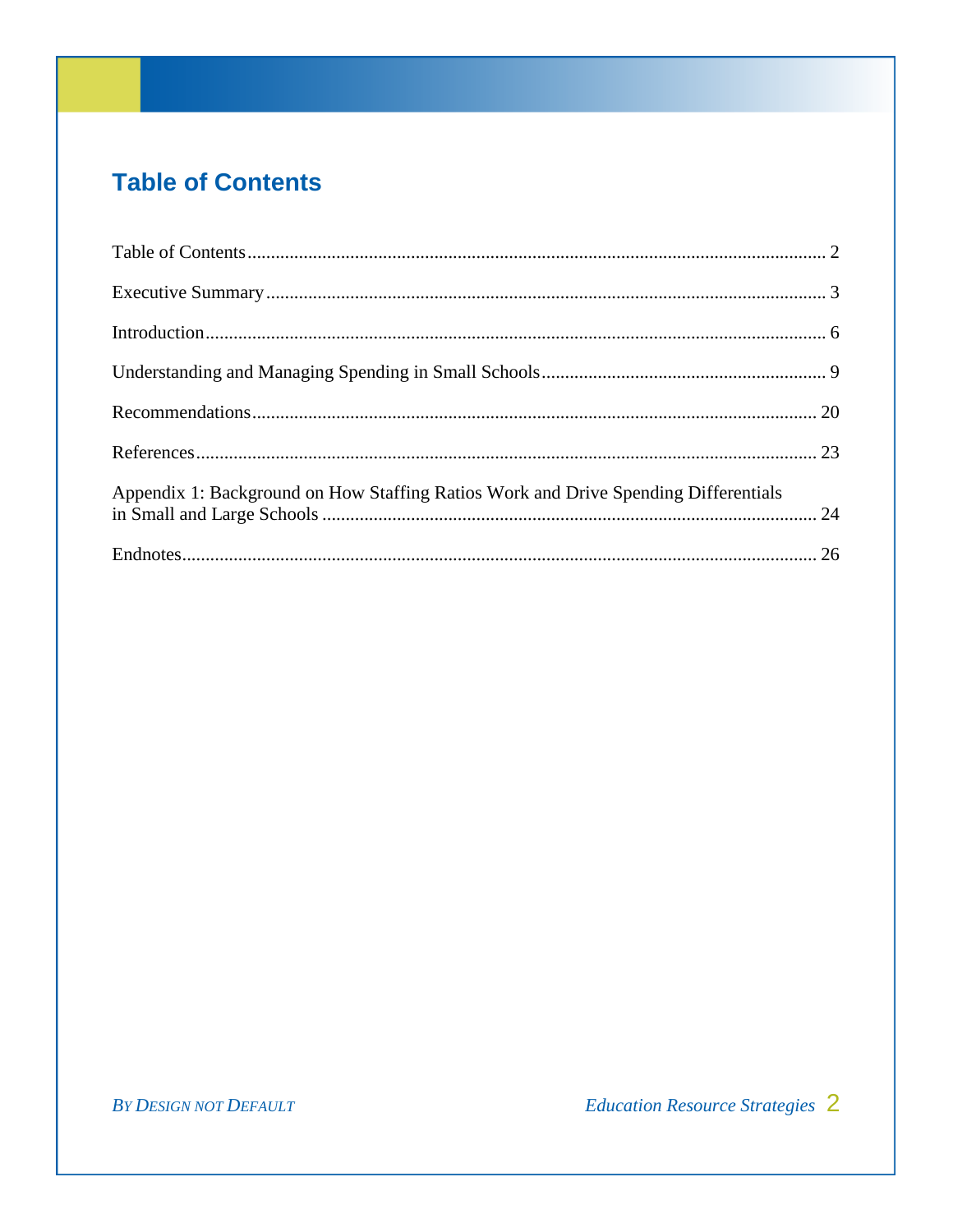## <span id="page-2-0"></span>**Executive Summary**

School districts across the country are redesigning their portfolios of high schools to include more small high schools. Over the past three years Education Resource Strategies (ERS), with the support of the Bill & Melinda Gates Foundation, partnered with both schools and districts to understand spending in small high schools and document how these schools leverage all of their resources—people, time, and dollars—to best support student learning.

ERS's work demonstrated a clear and consistent pattern: districts spent 10 to 20 percent more per pupil on small high schools than they did on large high schools, for two primary reasons:

- Small high schools tended to be staffed and run like large high schools
- Districts deliberately awarded additional staff to small schools above required staffing levels (Frank & Feinberg, 2008)

This additional spending is not necessarily undesirable. Schools with lower per-pupil spending often suffer from insufficient resources and extra spending may be necessary to boost achievement. In addition, if, as some research suggests, more students stay in school and graduate from small high schools than from large high schools, higher spending on small schools may even result in a lower cost per graduate.

But not all of this higher spending is necessarily inevitable, and in these challenging fiscal times, spending more on small schools will not always be possible. ERS's research with many districts indicates that how *much* money districts spend may not be as important as *how* they spend it. *What matters is that small schools are created by design and not by default*. High-performing small schools—at all levels, not just high schools—have clear and coherent designs guiding curriculum, instruction, and resource use. Districts that expect students to achieve at higher levels simply because they have fewer schoolmates will generally be disappointed. Rather, reducing school size must be accompanied by rethinking the rules and working "outside the box" to help schools focus on implementing effective, focused designs that help all students achieve.

As district leaders think about the optimal size and structure for new small schools aiming to create and achieve a powerful educational vision, this paper can help them understand and strategically manage several aspects of funding these schools. Although this paper looks solely at high schools, the overall lessons about funding levels and effectively allocating resources apply to all small schools. The paper looks at:

1. The total amount of extra spending per pupil they're allocating to operate small high schools, given the district context;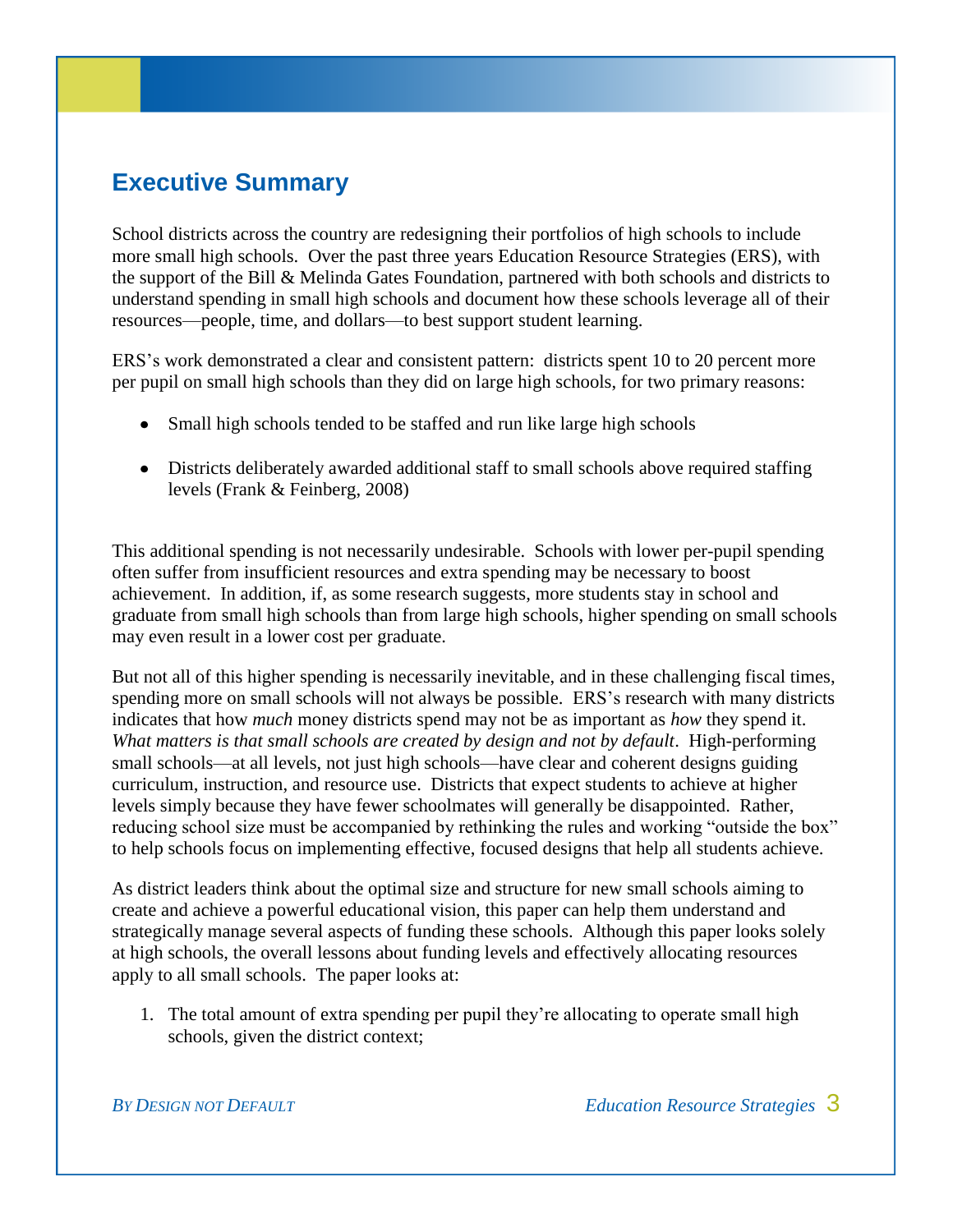- 2. Which elements of small school design typically drive increased spending;
- 3. How much extra investment is required during the start-up and ramp-up periods; and
- 4. What impact the creation of new small schools has on building usage and enrollment projections.

ERS has developed a tool to help decision makers better understand, quantify, and more strategically deploy the resources used to support small high schools in their own district contexts. This paper uses this tool, called the "Small School Spending" (SSS) tool, to model how resources would be allocated to small schools if districts, as they typically do, use large high school rules to govern allocation. The tool allows district and school leaders to plug in numbers representing current district practice (e.g., number of guidance counselors allocated to each school) and change the assumptions to model different scenarios in terms of school size, staffing ratios, etc. The model helps decision makers clearly understand the tradeoffs involved in allocating resources, and opens the door to more flexible and effective resource allocation strategies.

Typically, the additional spending in small schools is allocated to:

- Leadership and pupil support functions, because these "fixed" positions (e.g., a principal or a guidance counselor) are spread over fewer students,
- Special education and English Language Learner programs, because it is more difficult to create groupings of students with similar needs in classrooms, and
- General education teachers, because specialty or advanced subject courses may be more difficult to fill to target levels.

Per-pupil expense is even higher during the ramp-up period; however, research suggests that schools may need significant support and extra staff to ensure a strong start. In addition, creating small schools within buildings designed to hold larger schools may significantly reduce a district's physical seat capacity.

*Unless strategically managed, this extra spending may actually divert resources from most students' core instruction.* Much of the extra spending on small high schools comes from the practice of allocating staff positions instead of dollars to schools, combined with the difficulty of making full use of specialized staff positions with smaller numbers of students. A simple way to reduce extra spending on small schools, and ensure that resources are focused where they can most benefit students, might involve allocating equal dollars per student to schools regardless of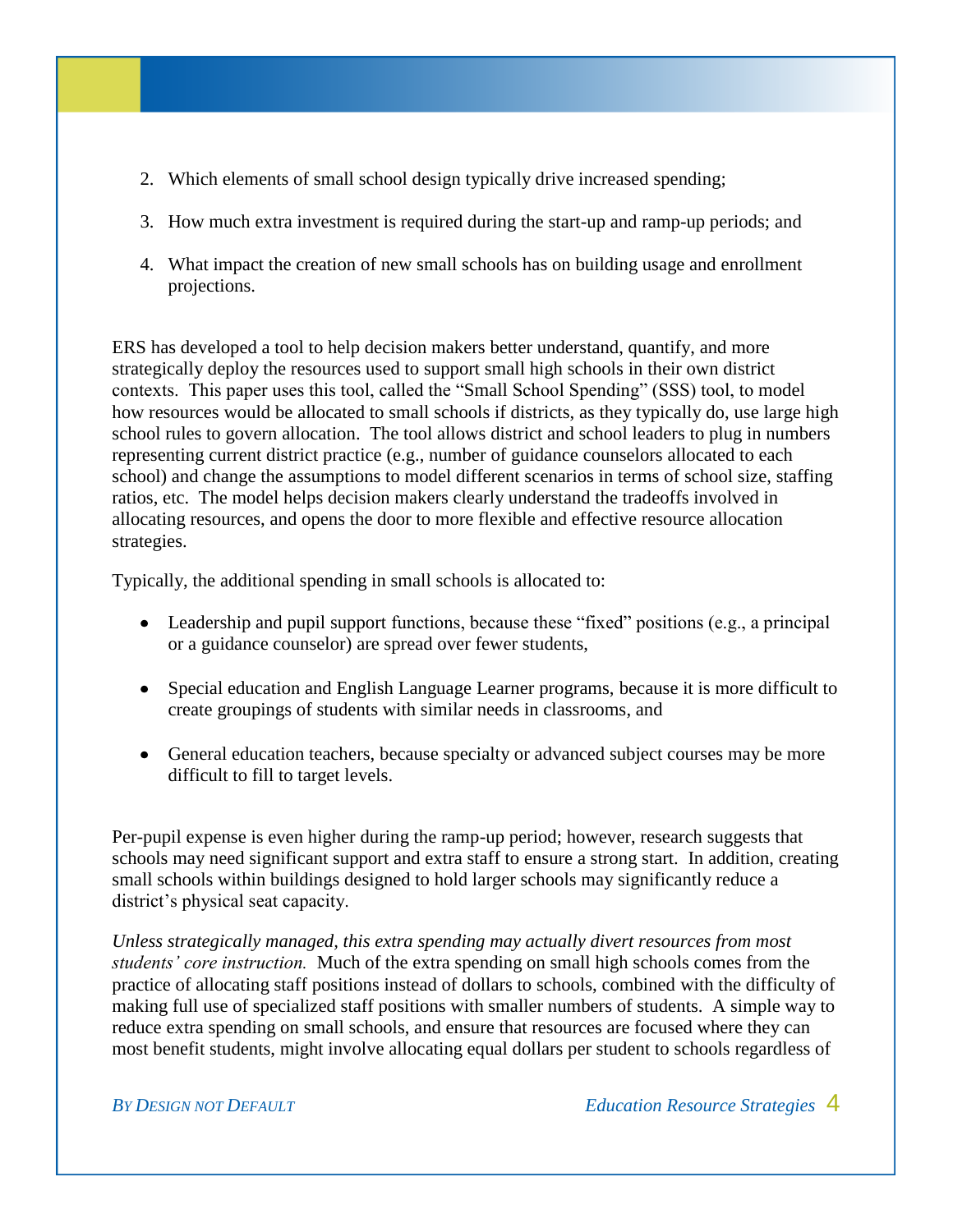size. These dollars could be weighted to account for differing student needs. When providing this kind of flexibility, districts also need to provide support to schools in using their resources effectively to implement their strategic plan and instructional vision, and put in place appropriate accountability systems. Instead of mandating inputs and monitoring compliance, district leaders should focus on what schools need to do to meet their goals and support them in reallocating resources to use them more effectively.

To create successful small schools, district decision makers must move beyond using their traditional resource allocation policies and practices towards strategies that ensure sufficient and equitable resources across schools and also promote the strategic organization of school-level resources to improve instruction and better support teachers and students. Doing so requires that district leaders:

- Create or adopt an overall school design or set of designs (governing size, structure, and instructional vision) for small schools that when fully implemented are viable within a specified expense level.
- Ensure that schools have flexibility to allocate resources in ways that make sense.
- Build the capacity of district-level school supervisors and their support staff to help school leaders determine how to most effectively allocate their resources, and change budget development and staffing processes to better support schools.
- Strategically manage the assignment and distribution of special needs students to ensure that schools can cost-effectively provide the expert support they need.
- Equitably allocate resources for ramp-up costs to small schools; all schools will not receive the same amount as each one faces different design challenges.
- Plan for potential impact on overall seat capacity.

Implementing these changes is not easy. In the end, district leaders may decide their extra investment in small high schools is justified, believing that student performance will improve and thereby the additional investment will be justified. This paper and ERS's SSS model aim to help leaders make sure that this extra spending is allocated is ways that are most likely to improve student performance—by design, not by default—and to identify policies and practices that will support small school leaders in creating truly new and effective designs for high schools.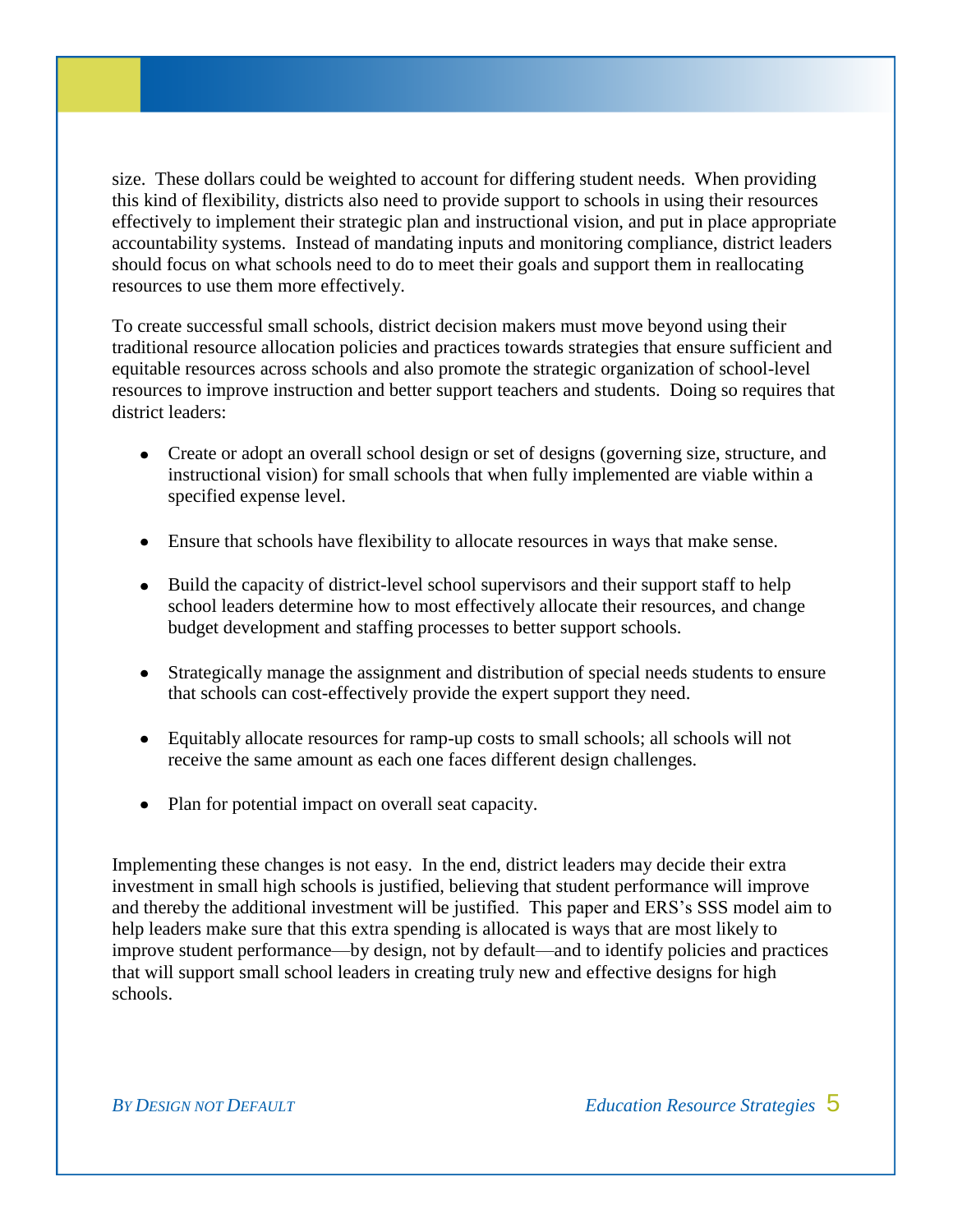## <span id="page-5-0"></span>**Introduction**

School districts across the country are redesigning their portfolios of high schools to include more small high schools. Over the past three years Education Resource Strategies (ERS), with the support of the Bill & Melinda Gates Foundation, has partnered with both schools and districts to understand spending in small high schools and document how these schools leverage all of their resources—people, time, and dollars—to best support student learning.

ERS' district study involved a comprehensive examination of district resource use in Baltimore City, Boston, and Chicago to understand how much districts spent on their small schools and whether small high schools used their resources differently than large high schools (Frank  $\&$ Feinberg, 2008). In the school study, ERS conducted case studies on nine urban "Leading Edge" small high schools (high-performing schools with innovative organization and resource use) from across the country to better understand school-level spending and take a detailed look at how these schools use their resources (Shields & Miles, 2008). Both studies explored the conditions in these districts and schools that support or constrain schools in organizing effectively.

These studies demonstrate a clear and consistent pattern across districts: districts spent more per pupil on small high schools than they did on large high schools, for two primary reasons:

- Small high schools tended to be staffed and run like large high schools.
- Districts deliberately awarded additional staff to small schools above required staffing levels (Frank & Feinberg, 2008)

This additional spending is not necessarily undesirable. Schools with lower per-pupil spending often suffer from insufficient resources and extra spending may be necessary to boost achievement. In addition, if, as some research suggests, more students stay in school and graduate from small high schools than from large high schools, higher spending on small schools may even result in a lower cost per graduate.

But this higher spending is not necessarily inevitable, and in these challenging fiscal times, spending more on small schools will not always be possible. ERS's research with many districts indicates that how *much* money districts spend may not be as important as *how* they spend it. *What matters is that small schools are created by design and not by default*. High-performing small schools—at all levels, not just high school—have clear and coherent designs guiding curriculum, instruction, and resource use. Districts that expect students to achieve at higher levels simply because they have fewer schoolmates will generally be disappointed. Rather, reducing school size must be accompanied by rethinking the rules and working "outside the box" to help schools focus on implementing effective, focused designs that help all students achieve.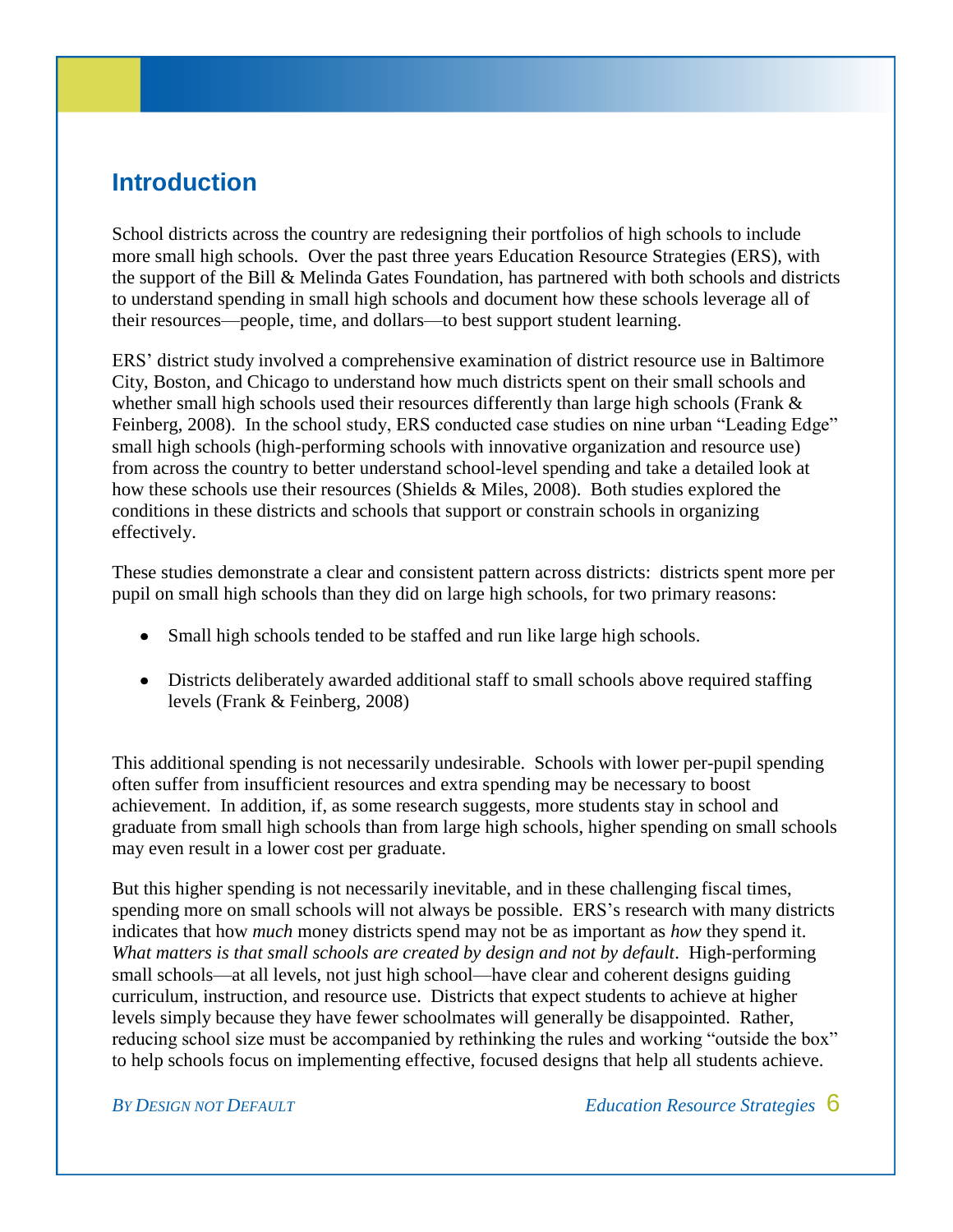As district leaders begin to think about the optimal size and structure for successful new small schools, they need to understand and strategically manage several aspects of funding these schools, including:

- 1. The total amount of extra spending per pupil they're allocating to operate small high schools, given the district context;
- 2. Which elements of small school design typically drive increased spending;
- 3. How much extra investment is required during the start-up and ramp-up periods; and
- 4. The impact of creating new small schools on building usage and enrollment projections.

Once district leaders clearly understand why they spend more on small schools, they can then reallocate resources or provide different kinds of support to schools to ensure that higher spending is not merely the by-product of less economy of scale, but instead strategically contributes to improved instruction. District leaders can also make thoughtful decisions about what is within budget limitations—how many small schools they can support, what school designs are affordable, etc. Although this paper focusese solely on small high schools, the overarching principls and lessons apply to all small schools.

## The "Small School Spending" Tool

ERS has developed a tool to help decision makers better understand, quantify, and more strategically deploy the resources used to support small high schools in their own district contexts. This paper uses this tool—called the "Small School Spending" (SSS) tool—to model how resources would be allocated to small schools if districts, as they typically do, use large high school rules to govern allocation. The tool allows district and school leaders to plug in numbers representing current district practice (e.g., number of guidance counselors allocated to each school) and change the assumptions to model different scenarios in terms of school size, staffing ratios, etc. The model helps decision makers clearly understand the tradeoffs involved in allocating resources.

It is important to note that the discussion in this policy brief, along with the tool itself, focuses only on annual operating expenditures<sup>1</sup> per student, which leaves out two important factors that should also be part of strategic spending decisions. First, we do not consider the cost of constructing and maintaining new facilities or reconditioning existing facilities, which can be significant depending on the district context. Second, we do not try to link spending with any measure of output, such as a "cost per graduate," that would measure cumulative school spending for each graduate. Some research has demonstrated that small high schools have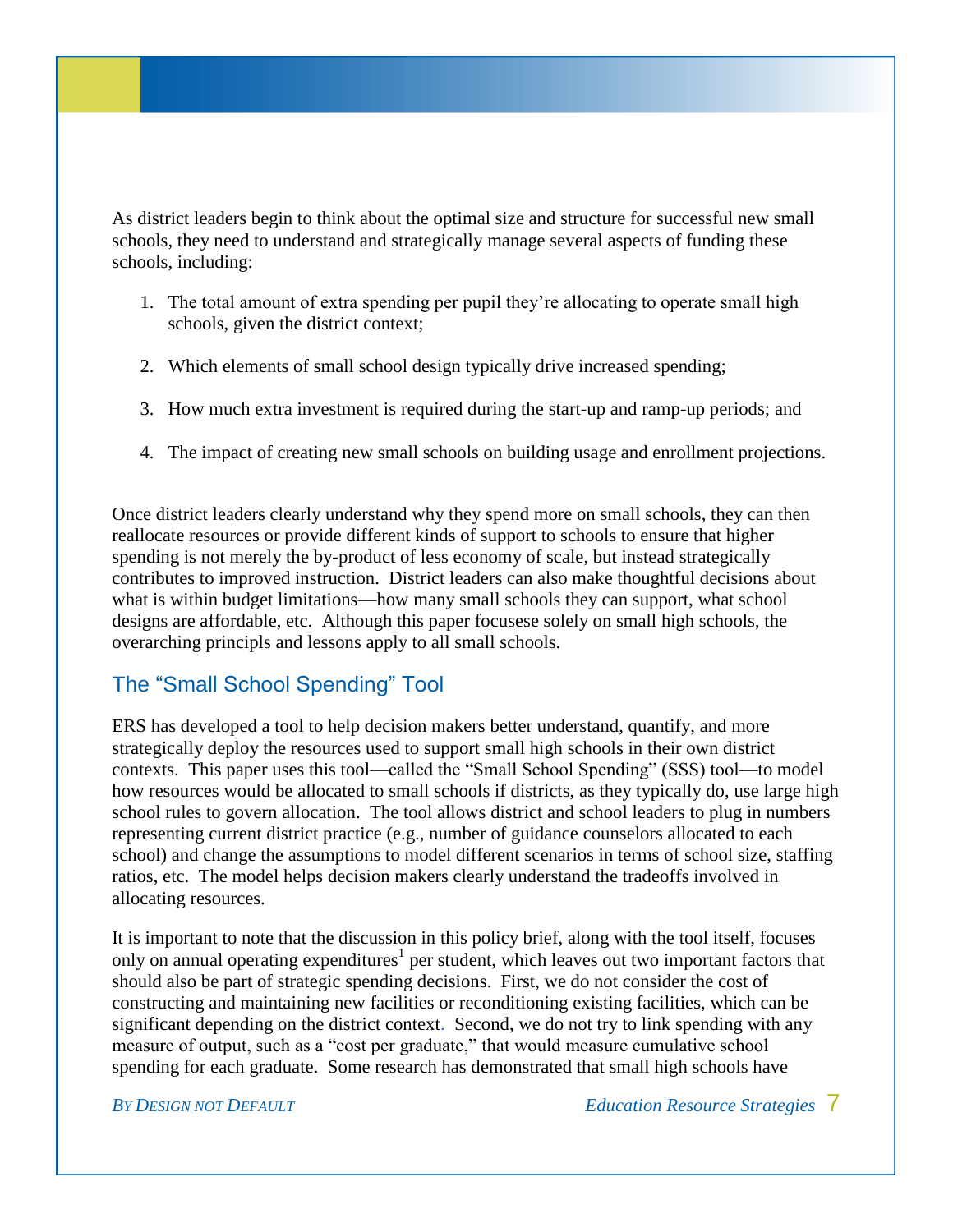higher graduation rates than large comprehensive high schools (Lawrence et al., 2002; Stiefel et al., 2000; Tung et al., 2004). If this held true, then with drop-out rates nearing 50 percent in some urban districts, schools might be able to spend significantly more per student and still reduce the "cost per graduate." We focus here on per-student operating spending, not because the above issues aren't important, but because we have found that many district leaders and policy makers are not aware of and not deliberately managing the extra spending on small high schools. This lack of attention means that district leaders are not taking steps to ensure that this spending contributes to effective school designs.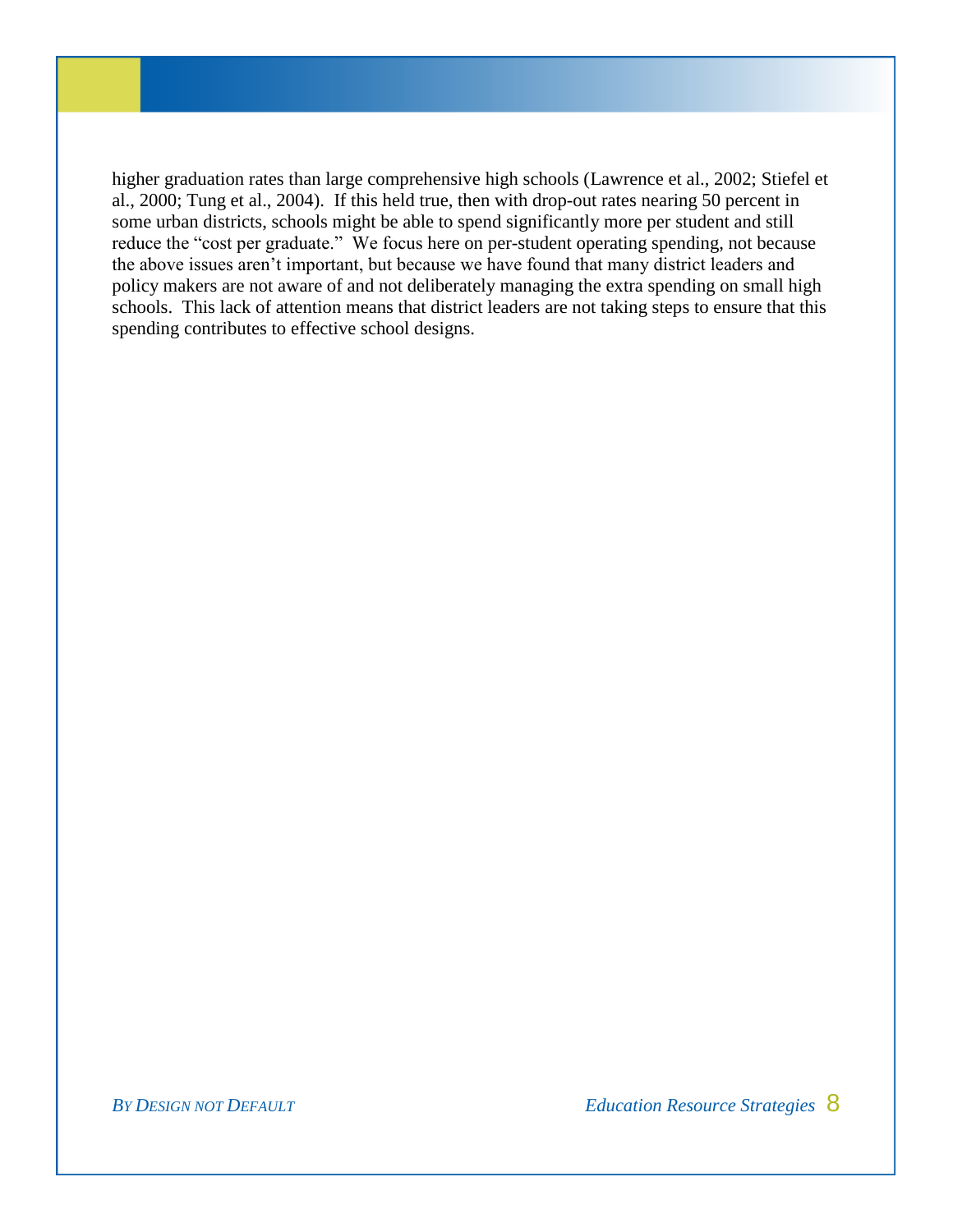## <span id="page-8-0"></span>**Understanding and Managing Spending in Small Schools**

#### **1. How much more do most districts spend on small high schools than large ones?**

In our study of resource use in three urban districts, we found that the districts spent more per student in small high schools than in large high schools. In 2005-06, Chicago Public Schools spent an average of 10 percent per student more on high school students in schools smaller than 499 than on students in high schools of 1000 or more. Similarly, Boston Public Schools spent 19 percent more per student in its small high schools than in high schools of 1000 or more (Frank & Feinberg, 2008). Both of these districts allocate staff positions instead of dollars to schools, meaning schools have limited flexibility in how to use those resources to support their designs. These districts make few adjustments to large high school rules to reflect the impact of size and/or design on how a school should use resources.

Using the SSS tool indicates that if they use typical staffing and budgeting policies and serve similar student populations, districts can expect to see this level of spending differential between small and large schools, if not more (Figure 1). Using the model to predict spending patterns, a school of 499 students would spend about 20 percent more per pupil than a school of 1600 or more. Once school size drops below 450, spending is even higher and increases dramatically; a school with 300-349 students would spend 30 to 40 percent more per pupil than a school of 1600.



#### **FIGURE 1: Per-Student Spending in High Schools** (generated using the SSS tool)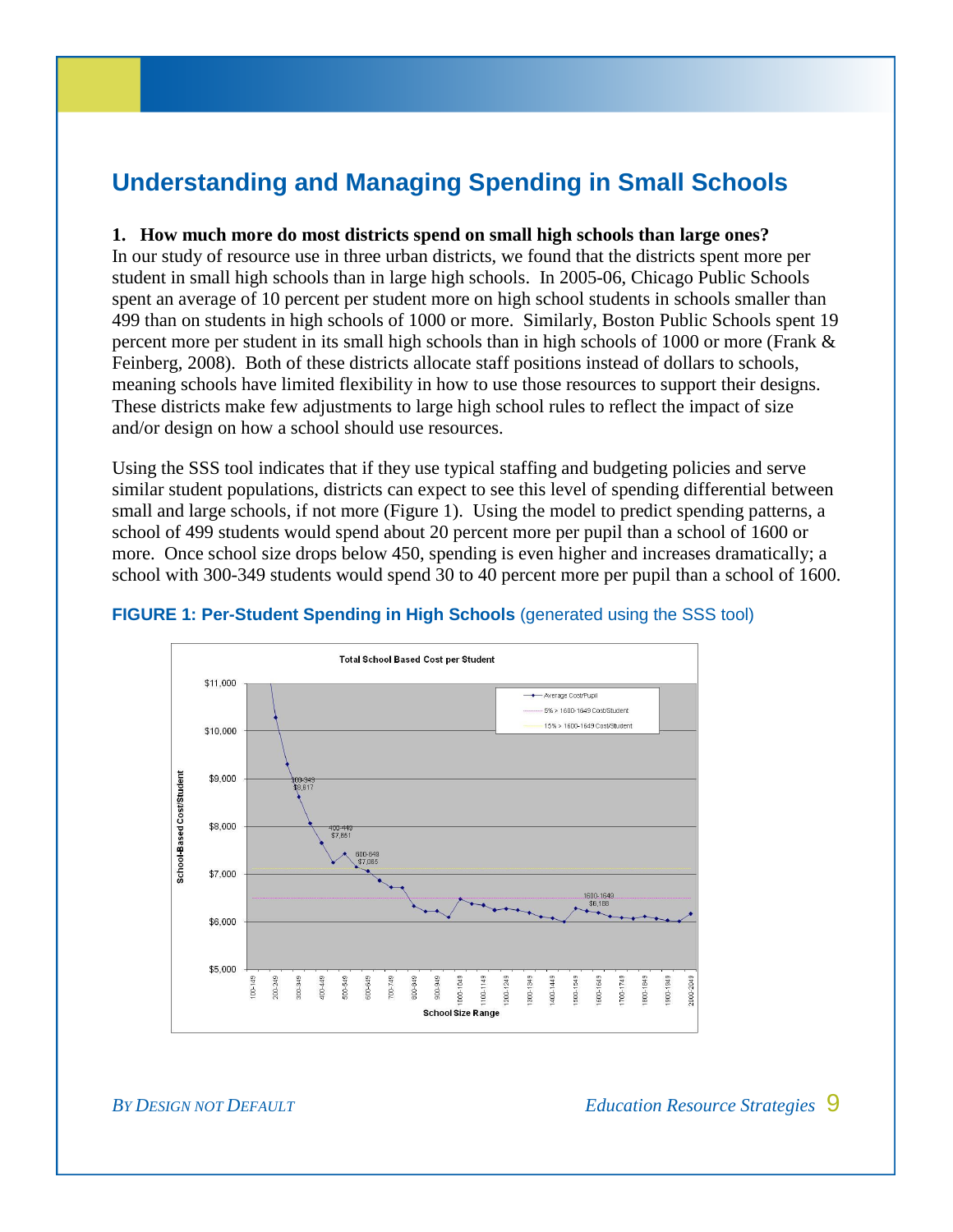## **Implications**

District decision makers intending to create schools with less than 499 students must either be prepared to invest significantly more per student than in traditional schools, operate schools at staffing levels less than what the standard policies provide, change resource allocation policies, or adjust or abandon existing staffing policies for small schools altogether. As the next section demonstrates, much of the extra spending on small high schools comes from the practice of allocating staff positions instead of dollars to schools, combined with the difficulty of making full use of specialized staff positions with smaller numbers of students.

#### **2. What drives increased spending in small schools?**

School and district leaders need to understand the sources of extra spending in small schools. The SSS tool highlights the typical reasons for higher spending on small high schools and can help district leaders explore when and how the extra investment might not only be unavoidable, but in fact contribute to higher student performance.

Districts spend more on small schools in three main areas, which are described in greater detail below:

- **a) Leadership and pupil support**
- **b) Special education and English Language Learner (ELL) programs**
- **c) General education teachers**
- *a) Small schools typically spend more per student on leadership and pupil support because these "fixed" positions are spread over fewer students.*

Typical district staffing policies provide minimum full-time equivalents (FTEs) for several position types in leadership and pupil support. All schools, regardless of size, typically have fixed leadership positions including a principal, school secretary, and office clerk, and fixed pupil services positions such as guidance counselor, clerk, and school nurse. If the cost of a principal is, for example, \$125,000, the SSS tool illustrates (Figure 2) that in a small school, the cost per student for the principal is \$278, while at a larger school, that same principal position costs only \$78 per student. This holds true across many leadership and pupil services positions (Figures 2 and  $3$ ).<sup>2</sup>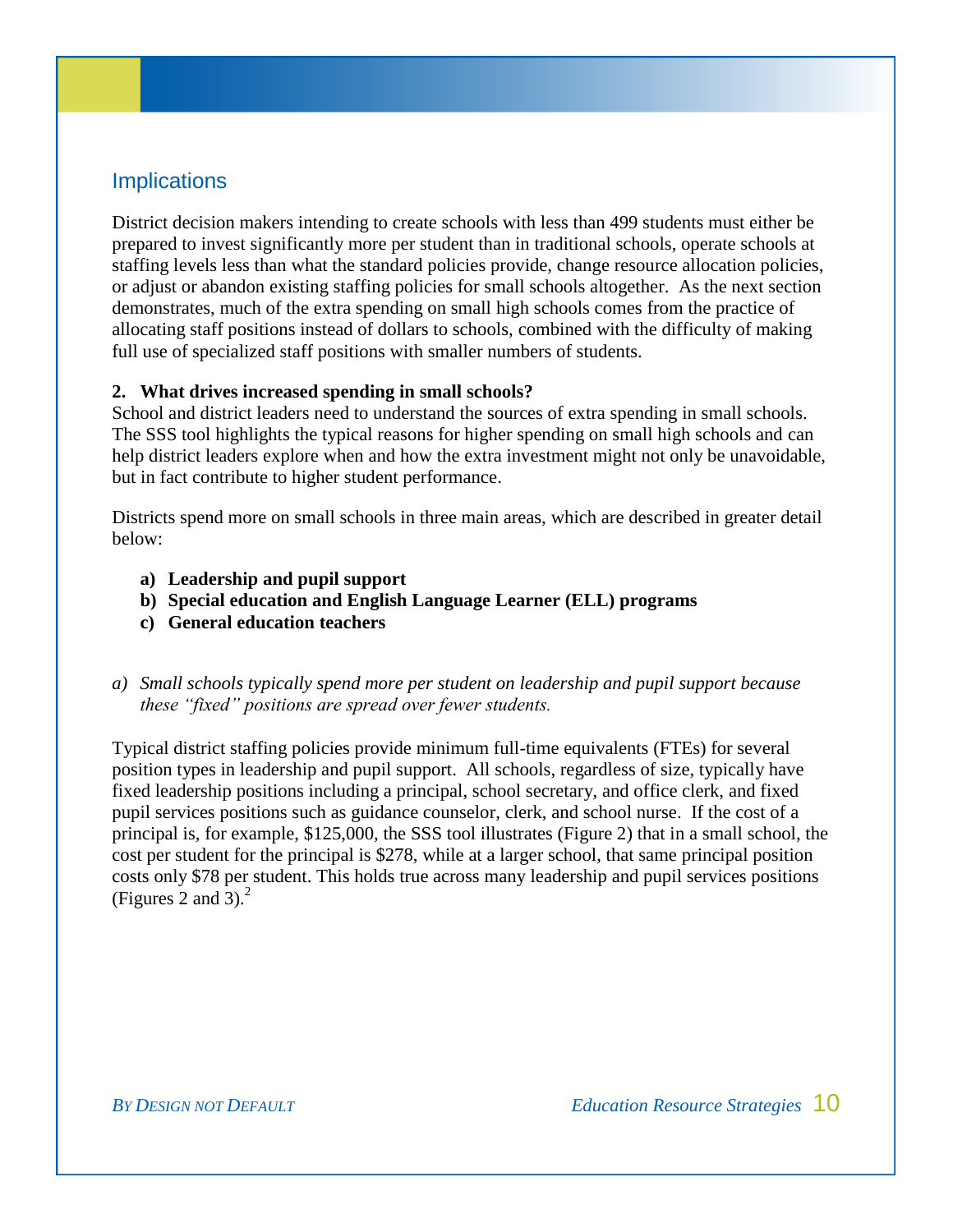#### **FIGURE 2: Spending on Leadership Positions**

|                               | <b>DESIRED SMALL SCHOOL</b> |                   |                |   |         | <b>REGULAR SCHOOL</b> |        |               |    |          |       |         |
|-------------------------------|-----------------------------|-------------------|----------------|---|---------|-----------------------|--------|---------------|----|----------|-------|---------|
|                               |                             |                   |                |   | Total   |                       |        |               |    | Total    |       | Diff in |
|                               |                             | Total<br>Expense/ |                |   |         | Total                 |        |               |    | Expense/ | Cost/ |         |
| <b>Position Type</b>          | <b>Total FTEs</b>           |                   | Expense        |   | Student | <b>FTEs</b>           |        | Total Expense |    | Student  |       | Student |
| Principal                     | 1.00                        | \$                | 125.000        | S | 278     | 1.00                  | \$     | 125.000       | \$ | 78       | S     | 200     |
| <b>Assistant Principal</b>    | 0.00                        | \$                | $\blacksquare$ | S | ۰       | 3.00                  | \$     | 300.000       | \$ | 188      | S     | (188)   |
| <b>School Secretary</b>       | 1.00                        | \$                | 45.000         | S | 100     | 2.00                  | \$     | 90.000        | S  | 56       | \$    | 44      |
| <b>Other Clerical Support</b> | 1.00                        | \$                | 45.000         | S | 100     | 3.00                  | \$     | 135.000       | \$ | 84       | S     | 16      |
| Non-Personnel                 |                             | \$                | 16.250         | S | 36      |                       | ¢<br>J | 45.000        | \$ | 28       | \$    | -8      |
| <b>Total, Leadership</b>      | 3.00                        |                   | 231.250        |   | 514     | 9.00                  |        | 695.000       |    | 434      |       | 80      |

#### **FIGURE 3: Spending on Pupil Services Positions**

|                                     | <b>DESIRED SMALL SCHOOL</b> |         |         |         |          |             |                      | <b>REGULAR SCHOOL</b> |         |          |         |                          |
|-------------------------------------|-----------------------------|---------|---------|---------|----------|-------------|----------------------|-----------------------|---------|----------|---------|--------------------------|
|                                     |                             |         |         |         | Total    |             |                      |                       |         | Total    |         | Diff in                  |
|                                     |                             |         | Total   |         | Expense/ | Total       |                      |                       |         | Expense/ |         | Cost/                    |
| <b>Position Type</b>                | Total FTEs                  | Expense |         | Student |          | <b>FTEs</b> | <b>Total Expense</b> |                       | Student |          | Student |                          |
| Guidance Counselor                  | 1.00                        | \$      | 70.000  | S       | 156      | 3.00        | \$                   | 210.000               | \$      | 131      | \$      | 24                       |
| Guidance Clerk                      | 1.00                        | \$      | 35.000  | - \$    | 78       | 1.00        | S                    | 35.000                | \$.     | 22       | \$      | 56                       |
| Nurse                               | 1.00                        | \$      | 50.000  | \$.     | 111      | 1.00        | S                    | 50.000                | \$      | 31       | \$      | 80                       |
| Social Worker/Attendance Counselor  | 0.50                        | \$      | 35.000  | S       | 78       | 2.00        | S                    | 140.000               | \$      | 88       | \$      | (10)                     |
| <b>Security Guard</b>               | 1.00                        | \$      | 35.000  | S       | 78       | 5.00        | S                    | 175.000               | S       | 109      | \$      | (32)                     |
| <b>SWD Related Service Provider</b> | 1.25                        | \$      | 87.500  | S       | 194      | 4.00        | \$                   | 280.000               | S       | 175      | \$      | 19                       |
| Non-Personnel                       |                             | S       | 2.250   | S       | 5        |             |                      | 8.000                 | \$.     | 5        | \$      | $\overline{\phantom{0}}$ |
| <b>Total, Pupil Services</b>        | 5.75                        |         | 314.750 |         | 699      | 16.00       |                      | 898,000               |         | 561      |         | 138                      |

In some districts, additional FTEs are triggered above various enrollment thresholds (i.e., a second guidance counselor is added at 1000 students, a third at 1500, etc.); however, the perstudent cost of one position spread across the student body of a small school is generally greater than when multiple FTEs are spread across a significantly larger population.

Appendix I describes common district staffing practices in more detail and goes into greater depth on how fixed and ratio-based positions impact cost structure.

Together, per-student spending differences in leadership and pupil services between small and large schools in a district using traditional staffing policies comprise roughly 17 percent of the total difference in funding levels in this sample district (see Figure 4). Districts that have more fixed positions, or that have larger jumps between trigger points for additional staffing (e.g., additional assistant principals added every 750 students instead of every 250 students) will have greater spending differences between small and large schools. Districts that peg more of these positions to smaller increments of students or that allocate positions in .5 FTE increments (for example, a half-time guidance counselor added every 250 students versus a full-time position added every 500) will typically have smaller differences.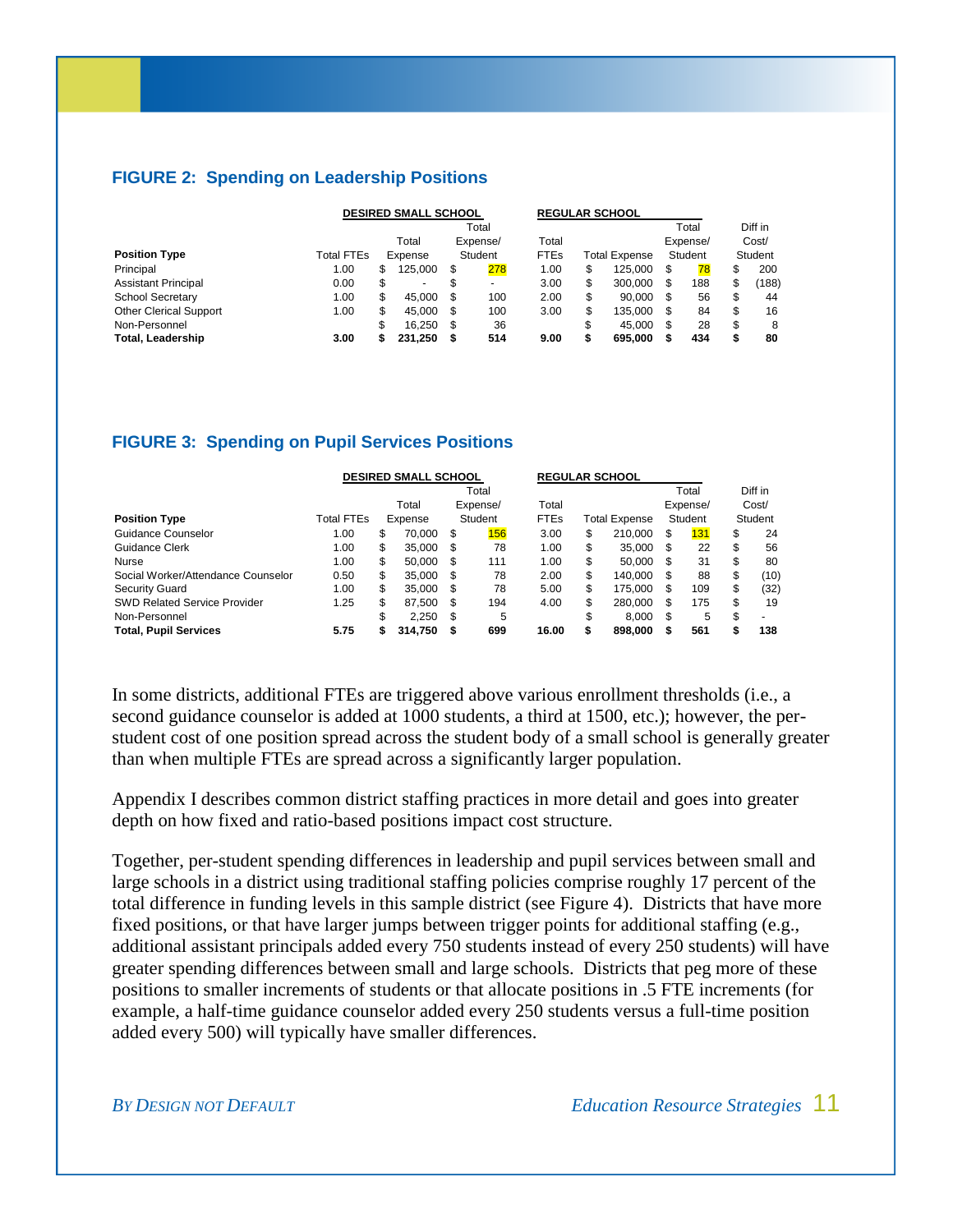| <b>Function</b>                              | <b>Small School</b> | <b>Large School</b> | \$ Difference | % Difference | % of Total \$<br><b>Difference</b> |
|----------------------------------------------|---------------------|---------------------|---------------|--------------|------------------------------------|
| $Instruction -$<br>general ed only           | \$3,686             | \$3,138             | \$549         | 17%          | 44%                                |
| $Instruction -$<br>special ed and EL<br>only | \$2.133             | \$1,797             | \$336         | 19%          | <b>27%</b>                         |
| Pupil services                               | \$699               | \$561               | \$138         | 25%          | 11%                                |
| Leadership                                   | \$514               | \$434               | \$80          | 18%          | 6%                                 |
| Instructional<br>support and PD              | \$154               | \$101               | \$54          | 53%          | 4%                                 |
| Operations and<br>maintenance                | \$236               | \$153               | \$82          | 54%          | 7%                                 |
| <b>Business services</b>                     | \$10                | \$10                |               | $0\%$        | $0\%$                              |
| Total                                        | \$7,433             | \$6,194             | \$1,239       | 20%          | 100%                               |

#### **FIGURE 4: Per-Pupil Spending Differences in Small and Large High Schools**

### **Implications**

*Investing more in leadership and pupil support shouldn't be perceived as an inherently bad strategy or "waste" of resources.* On the contrary, principals who have fewer teachers to supervise and guidance counselors with lower student case loads can contribute greatly to improved instruction and support of students. In our case studies of high-performing small schools, we expected to find that schools with flexibility might shift leadership and pupil support resources toward instruction. Instead, we found that except for schools with extremely low overall spending levels, case study schools kept the higher level of per-student spending on these functions and *in some cases added to it* (Shields & Miles, 2008).

Effective and strategic leadership can be a critical element of a successful school—if school and district leaders deliberately and thoughtfully rethink their investment in leadership and support positions. Decisions about how many of these positions a school needs—and who fills them should be driven by a coherent instructional vision, a clear understanding of the school's needs, and the skills and capacities of current and new staff members.

District decision makers may view the creation of small schools as an opportunity to strategically redefine the role of a school principal. In large schools, effective principals are often viewed as those who run a tight ship – creating an orderly school environment and complying with the various district/programmatic requirements. Just by nature of its size, these traditional management challenges may be less burdensome in a small school, which may provide decision makers with an opportunity to define the principal position as a true instructional leader and then recruit into the role someone with significant capacity in this area.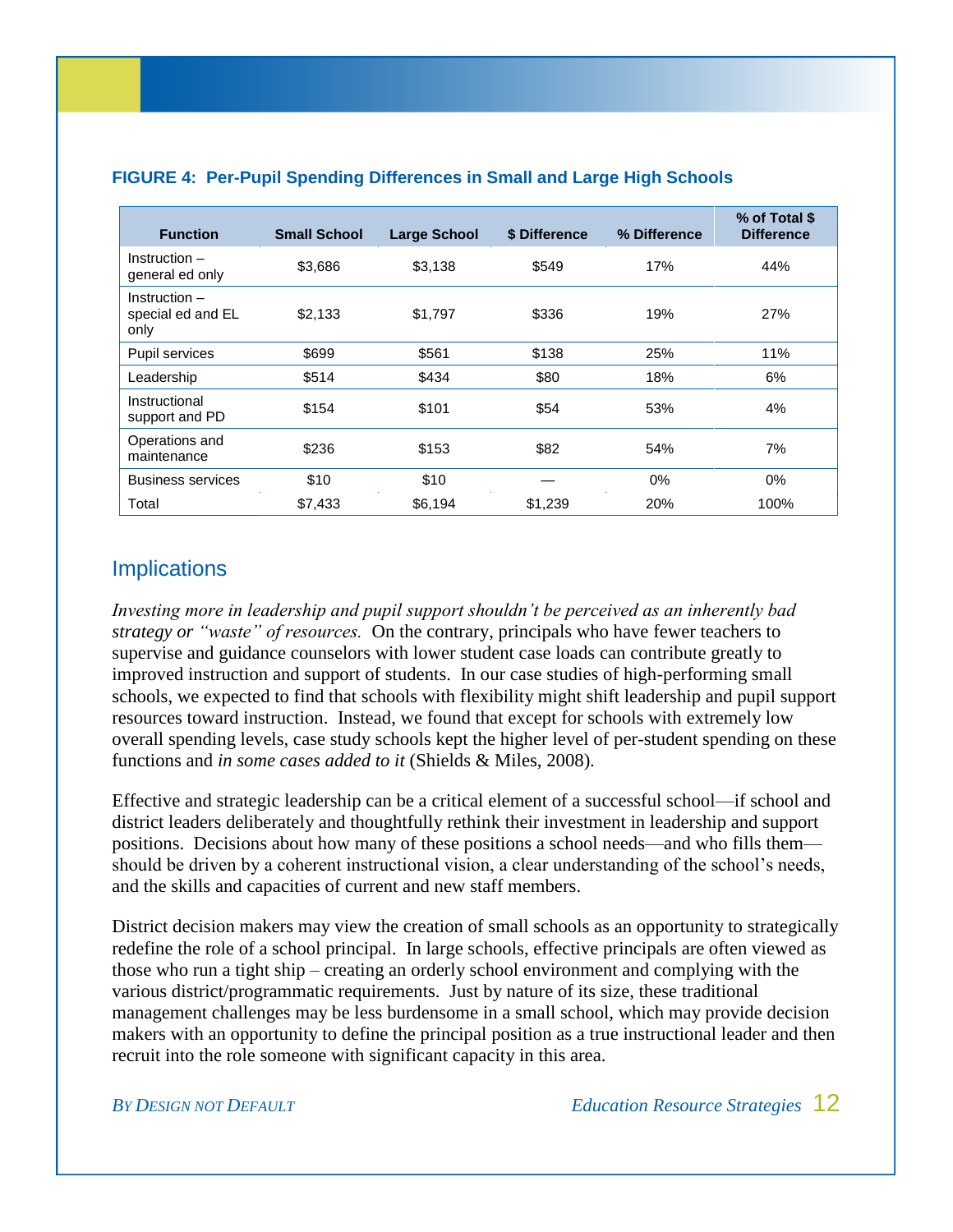Schools need enough flexibility in using staff resources to allow them to organize staff in ways that best support their designs and instructional goals. Districts must ensure that small schools have the flexibility to define positions in ways that don't narrowly constrain the expected responsibilities and allow staff members to contribute in various ways to the school's program. A school with 450 students may not need a full-time guidance counselor even if it is entitled to one. Instead, one (qualified) person could serve as a part-time guidance counselor and also fulfill other roles within the school that support its overall design (e.g., attendance registrar). The same can apply to clerical support staff, who may be able to play additional roles in the school since fewer students will often mean less time needed for traditional clerical tasks. It is important to keep union rules in mind, as districts may need to negotiate for such flexibility.

#### *b) Small schools typically spend more on special education and ELL students because it is more difficult to create groupings of students with similar needs in classrooms.*

The primary driver of school-based special education spending is student-teacher ratio: the fewer students assigned to a self-contained class or the lower a resource teacher's caseload, the greater the school's per-student expense. These ratios are typically bound by state- or districtmandated maximums, usually varying by disability and environment type, and they severely constrain schools' flexibility to manage costs. In addition, because the numbers and mix of special needs students often cannot be controlled across schools, schools may have some classes that are well below the target/maximum size for the students it serves.

Unless districts manage assignment very closely, are able to combine students across many categories of disability, and happen to enroll children whose needs coincide with available spaces, the average class sizes for self-contained special education classes are usually significantly lower than legal maximums. In our work with districts, we have found selfcontained special education class size averages ranging from 40 percent to 80 percent of these maximums. The smaller the school, the harder it is to manage the exact number of students and the more often these class sizes dip well below target. Therefore, unless there are specific restrictions on which students may enroll, small schools that serve a true cross-section of students typically spend significantly more per pupil on special education.

The SSS tool illustrates the magnitude of the differences. A self-contained class of five students served by a teacher and an aide with a total cost of \$105,000 generates a per-student cost of \$21,000, in contrast to a class of seven students, for which the teacher and aide costs \$15,000 per student. Depending on the share of the school's total student population that is served in selfcontained placements, these differences can have a significant impact on the school's overall cost per student.

Another factor influencing the extra costs for small schools associated with special needs learners is district policy governing the assignment of special education students. Some districts require every neighborhood school to serve students regardless of their needs and it may not be possible to reassign particular students to other schools. Others are more aggressive in assigning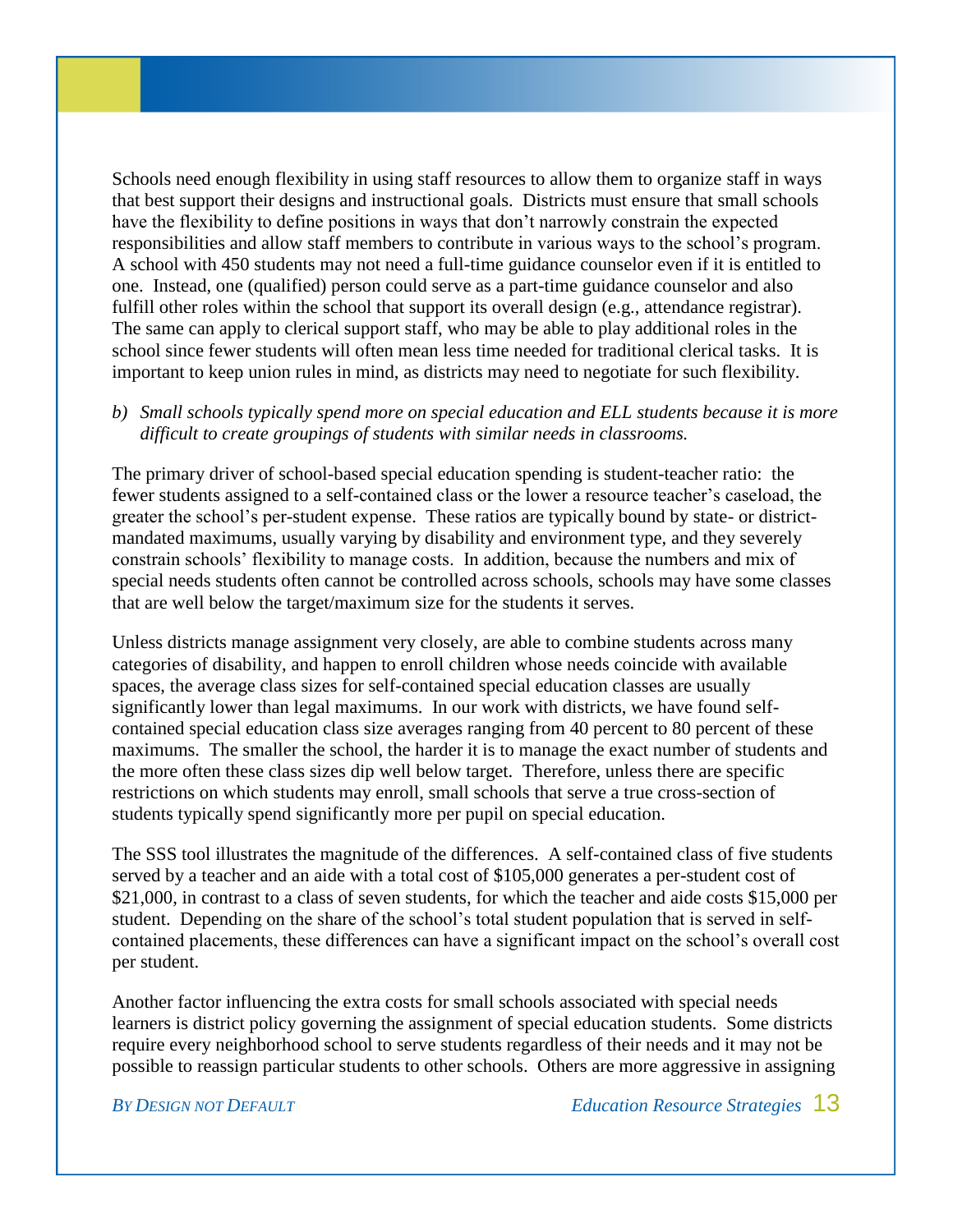students to schools where they can concentrate expert resources to serve them. In these districts, we would expect the group sizes to be larger and therefore cost per student to be smaller.

Districts that have lower maximum class sizes and caseloads, less flexibility in how students are grouped (i.e., constraints on multiple disability types in the same self-contained classroom), and policies that limit how schools can allocate resources will typically have larger differences between small and large schools.

The principles driving higher spending on special education students also apply to English Language Learners (and any other special population that receives specialized services), though to a lesser degree. In addition, because the restrictions on the type and nature of specialized services for ELLs are generally less stringent than those for special education students, districts may provide different services to ELLs in small and large schools. For example, a large school with a critical mass of ELLs may be able to offer sheltered instruction in all core subjects (which requires one or more dedicated classes in each subject with a teacher capable of providing sheltered instruction). In contrast, a small school may provide sheltered instruction only in English classes.

One important caveat is that space considerations may significantly impact the number of selfcontained classes that can be operated at small schools. With much smaller group sizes than large schools, small schools may find that physical space is a key driver of the type and number of special education or other special needs students who can be placed in small schools.

### **Implications**

The primary leverage point district decision makers have in managing these costs is to control the number and type of students with special needs who are served in small schools. By choosing, for example, not to offer placements to self-contained students in small schools, the district can avoid the problem of having to provide a self-contained teacher and aide to very small numbers of students and can capture staffing efficiencies by clustering them in larger schools.

However, as discussed above, laws and regulations governing assignment and placement of special needs students may make this impossible. And, clustering students with specific special needs in any school, large or small, may measurably change its composition and school culture. It can also make it more difficult to serve students in inclusion settings if a large share of the enrollment is in special education.

Alternatively, districts may elect to place specific programs to serve students with special needs at small schools. Some schools may find that such programs strengthen their instructional designs and enrich the culture of the school. A small school must ensure that a special needs program, like any program, is strategically aligned with its design and contributes to its overall program. In addition, the district should make a long-term commitment to house this kind of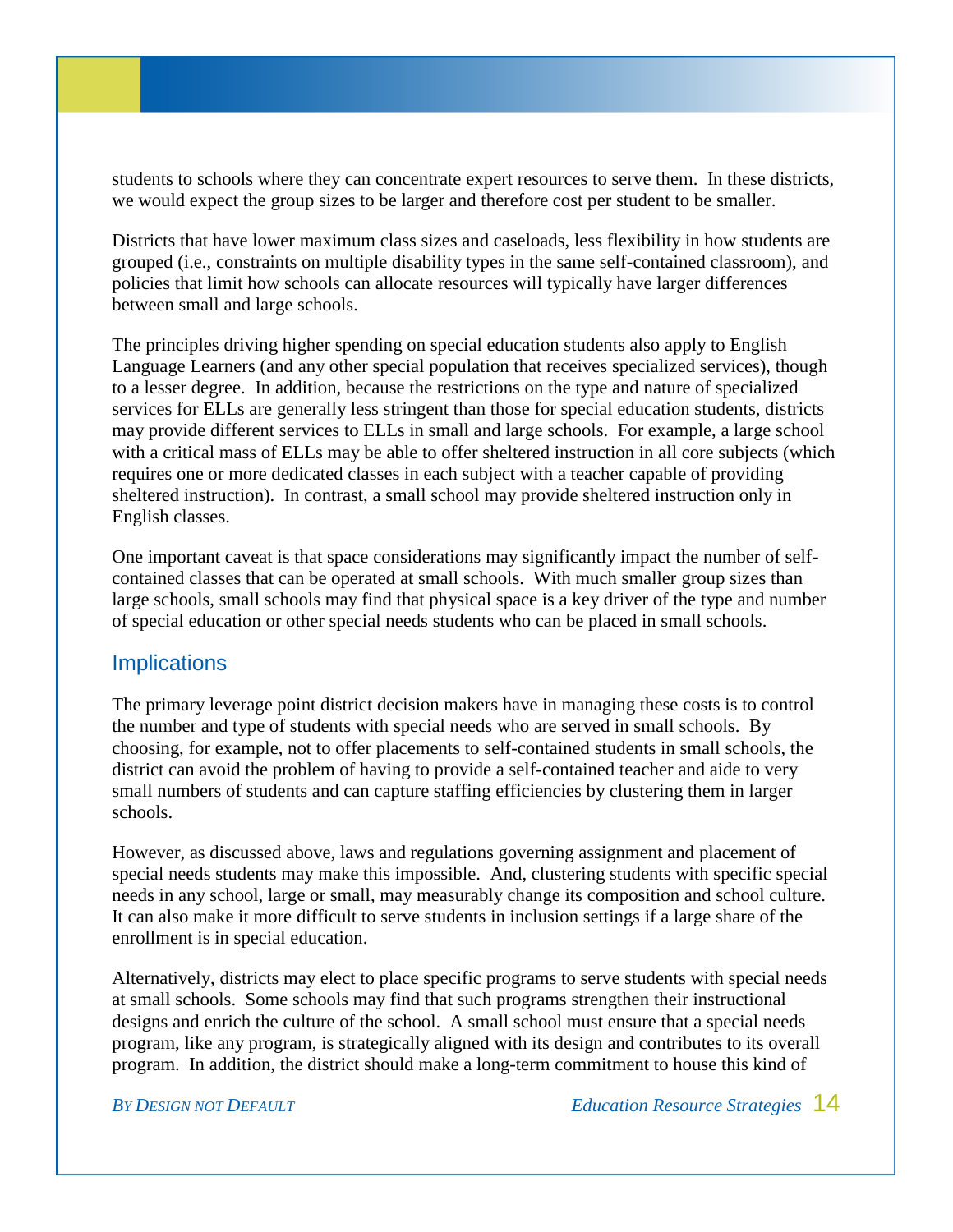special needs program in that school to avoid disruption to both the school and the students in the program.

#### *c) Small schools often spend more on general education teachers, because specialty or advanced subject courses may be more difficult to fill to target levels.*

Small schools may require more teacher positions than the district's staffing ratio<sup>3</sup> provides, driven by three often overlapping conditions.

The first is course diversity. If the vision for a small school includes offering a diverse set of courses, then the school may have difficulty efficiently matching staff capacity to specific course offerings and student schedules. For example, if a small school wants to offer multiple foreign languages (and multiple levels for each language), it may need more foreign language teachers than the student enrollment numbers would suggest. A school of 300 students with a target class size of 25 that wants to offer a choice between Spanish I and French I to all of its 75 ninth graders will likely need to offer four sections (with an average class size of 18 or 19) to ensure that no one class is significantly larger than 25 students (unless the school caps enrollment in one of the languages at 25). This phenomenon continues and grows across levels: if the school is committed to offering Spanish 4 and French 4, it must allocate teachers to those sections, even if only a handful of students choose to enroll (and if those students don't have compatible schedules, it may take multiple sections to serve them).<sup>4</sup> As a result, the school may need an extra full-time foreign language position beyond what the class size assumptions and staffing ratios would dictate.

Second, a district's graduation requirements may require teacher staffing beyond what the ratios provide. If a district requires all students to take a computer literacy class and that class is typically taught by a computer teacher (who may or may not teach other courses), then small schools will have more difficulty staffing these course requirements efficiently. A school of 300 students with 70 to 80 students per grade would need to offer three sections of this course (as all students must take the course once before graduating), leaving two periods of this teacher's time unused. If those periods can be used to cover courses in a different subject (or if the teacher can be staffed part-time at a different school), then there is no loss in teacher assignment efficiency. If not, then the school needs to have additional teacher time allocated to it beyond what the ratio provides, or compensate for the inefficiency by scaling back teacher time devoted to other subjects*.* 

Finally, teacher certification restrictions may generate challenges for teacher staffing in small schools that can limit flexibility. In a school that assigns five periods to each teacher, it may be easier to create portfolios of exactly five periods per teacher if a few teachers can teach multiple subjects. Using the above example, if the teacher assigned to the three computer literacy sections can also teach two sections of math, then the graduation requirement can be met without any loss of teacher assignment efficiency. However, if the state or district certification rules state that math teachers must have math certification and computer teachers must have a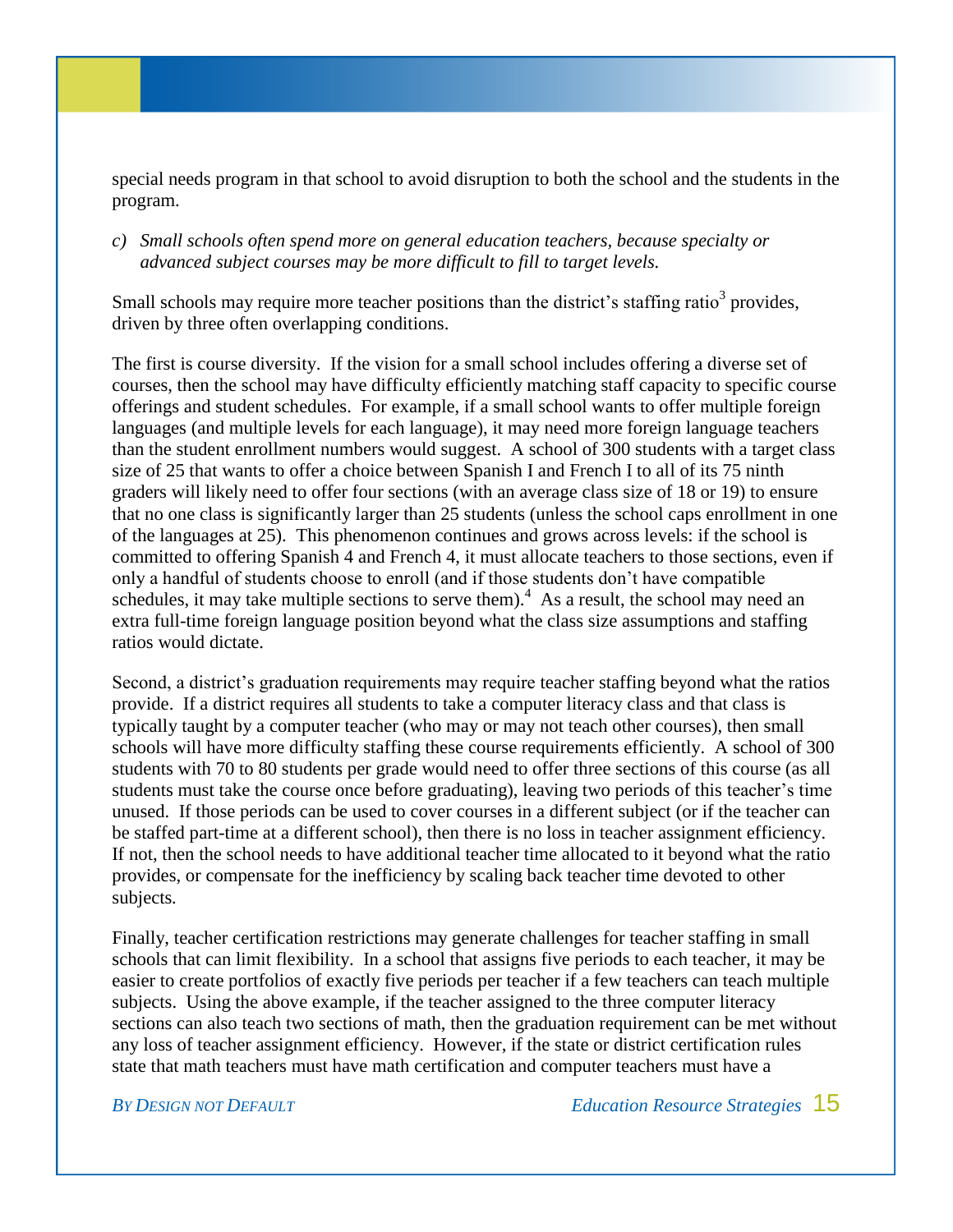technology certification, then such a combination of courses would not be permitted unless the teacher held both certifications; if not, the school would have to handle the efficiency loss and the associated extra cost.

These teacher staffing issues play a significant role in the overall expense difference between small and large schools. A school of 300 students that needed to add three teachers due to the conditions described above would spend an extra \$600 per student—20 percent more than a large school's general education teacher cost, roughly 10 percent more than the large school's total cost, and up to a third of the total spending difference between small and large schools.

## **Implications**

First, district decision makers can control instructional costs in small schools by focusing course offerings around the school's theme or signature program and district graduation requirements. A school of 300 students with a focus on technology, for example, may not detract from its academic vision by only offering a single foreign language. In fact, our analysis of leading edge schools showed that they generally provided a very narrow course of study—all students took all or almost all of the same courses (Shields & Miles, 2008).

Second, small schools may benefit from "creative" staffing arrangements such as hiring parttime staff or sharing staff across schools. In the computer literacy course requirement example above, sharing a single teacher across two small schools could allow both to offer two to three sections of the class without any loss in teacher assignment efficiency. Similarly, finding a teacher who is willing to work part time to teach two to three sections of a foreign language could enable a small school to offer multiple languages without compromising efficiency. Or the school could outsource one of the foreign languages entirely. These "creative" solutions may be quite difficult to do—there may be a very small pool of people who are properly qualified to teach a foreign language and who would want to work part time, for example. From the district's perspective, its smallest schools will likely have a greater need for such alternatives than its larger ones—and will suffer more in terms of added cost if they are unavailable.

Similarly, districts governed by restrictive state certification requirements may find greater utility in placing teachers with multiple certifications in small schools to take advantage of their ability to teach different subjects. Again, these solutions must all be considered in the context of maximizing instructional quality and contributing to the overall instructional vision and design.

Finally, *the challenge for small schools is how to staff course offerings in a way that maximizes the overall quality of instruction*. Having a computer teacher "pick up" two sections of math may be a cost-effective solution, but it is not strategic if that teacher isn't capable of teaching those math classes well.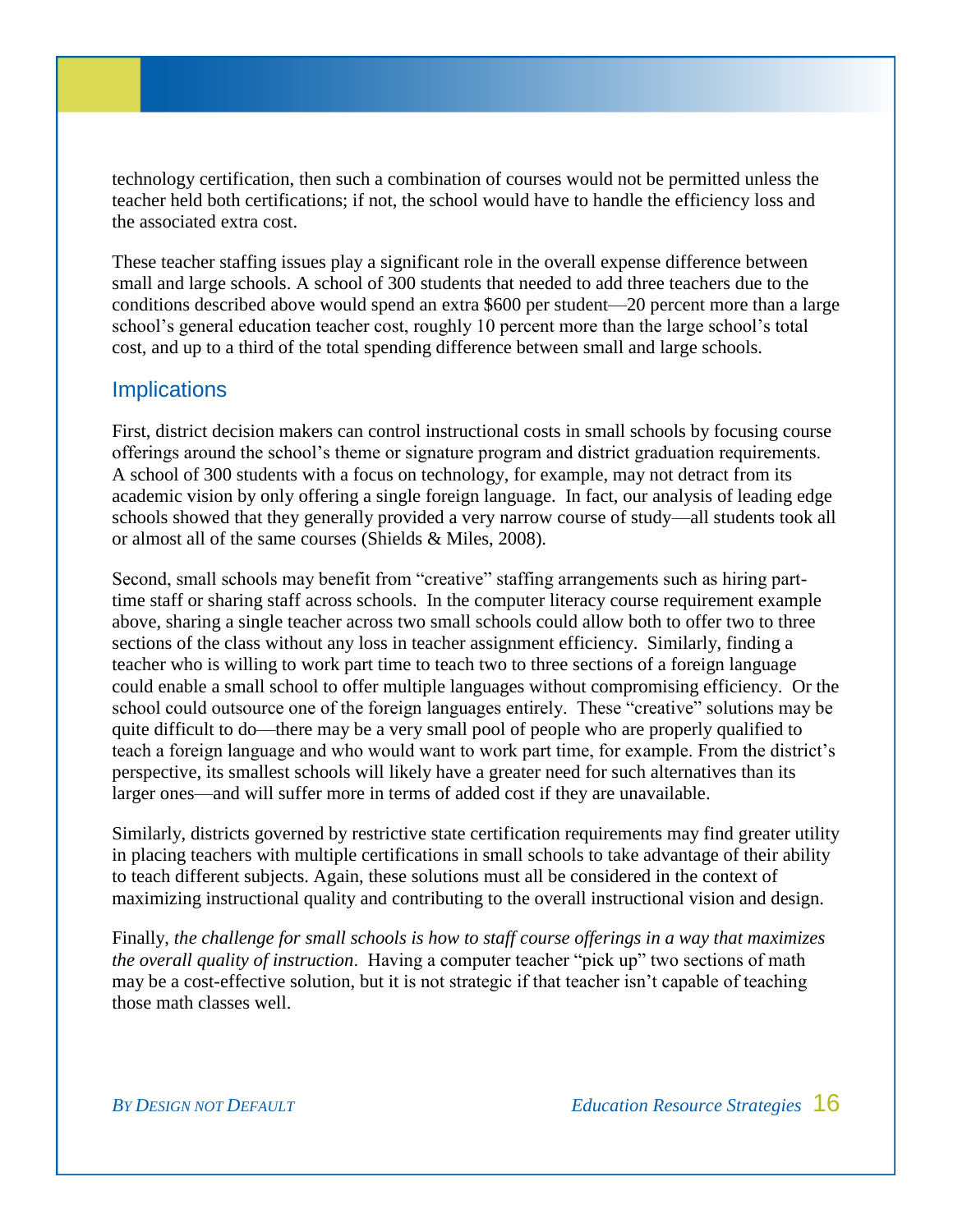#### **3. How much extra investment do small schools require during the initial ramp-up?**

New schools of any size require an upfront initial investment to be successful. The size and nature of these implementation costs are driven by:

- **a) Speed of implementation**: Does the school open one grade level per year (incremental approach) or all grade levels at once (conversion approach)?
- **b) Degree of adherence to district staffing policies**: For schools using the incremental approach, how do the staffing policies play out at smaller enrollment levels? What flexibility do school/district managers have to deviate from the staffing levels the policies prescribe?
- **c) Level of additional support**: What investments will new schools likely require in their first years of implementation in excess of what is provided through staffing policies and normal allocation streams?

#### *a) Speed of implementation*

Schools that start with one grade level and add a grade level each year until they reach full implementation will experience all of the cost drivers discussed above, but to a greater extent in early years because of even smaller total enrollments. For example (Figure 5), a school with a target size of 450 that opens with just a ninth grade in place will have 110 to 120 students in its first year. The application of the district's standard staffing policies will generate much higher per-student costs, as the school's fixed costs such as the school principal or guidance counselor are shared across fewer students. Similarly, students with special needs may be particularly expensive to serve during this ramp-up period; a school may need to operate a self-contained special education class with far fewer students than staffing ratios dictate, for example. Over the three-year implementation period, a fairly typical set of allocation policies generates a total of over \$1.9 million in ramp-up costs for a 450-student school, or \$4.3K per steady-state student.

|                                           | Year 1    | Year <sub>2</sub> | Year 3    | Year 4  |
|-------------------------------------------|-----------|-------------------|-----------|---------|
| Number of grade<br>levels served          |           | $\overline{2}$    | 3         | 4       |
| School enrollment                         | 113       | 225               | 338       | 450     |
| Cost per student of<br>district allocator | \$15.664  | \$10,444          | \$8,446   | \$7,433 |
| Steady-state cost<br>per student          | \$7.433   | \$7,433           | \$7,433   | \$7,433 |
| Additional "ramp up"<br>cost per student  | \$8,231   | \$3,011           | \$1,014   |         |
| <b>Total additional</b><br>"ramp up" cost | \$930,111 | \$677,500         | \$342,611 |         |

#### **FIGURE 5: Typical Ramp-up Cost per Student**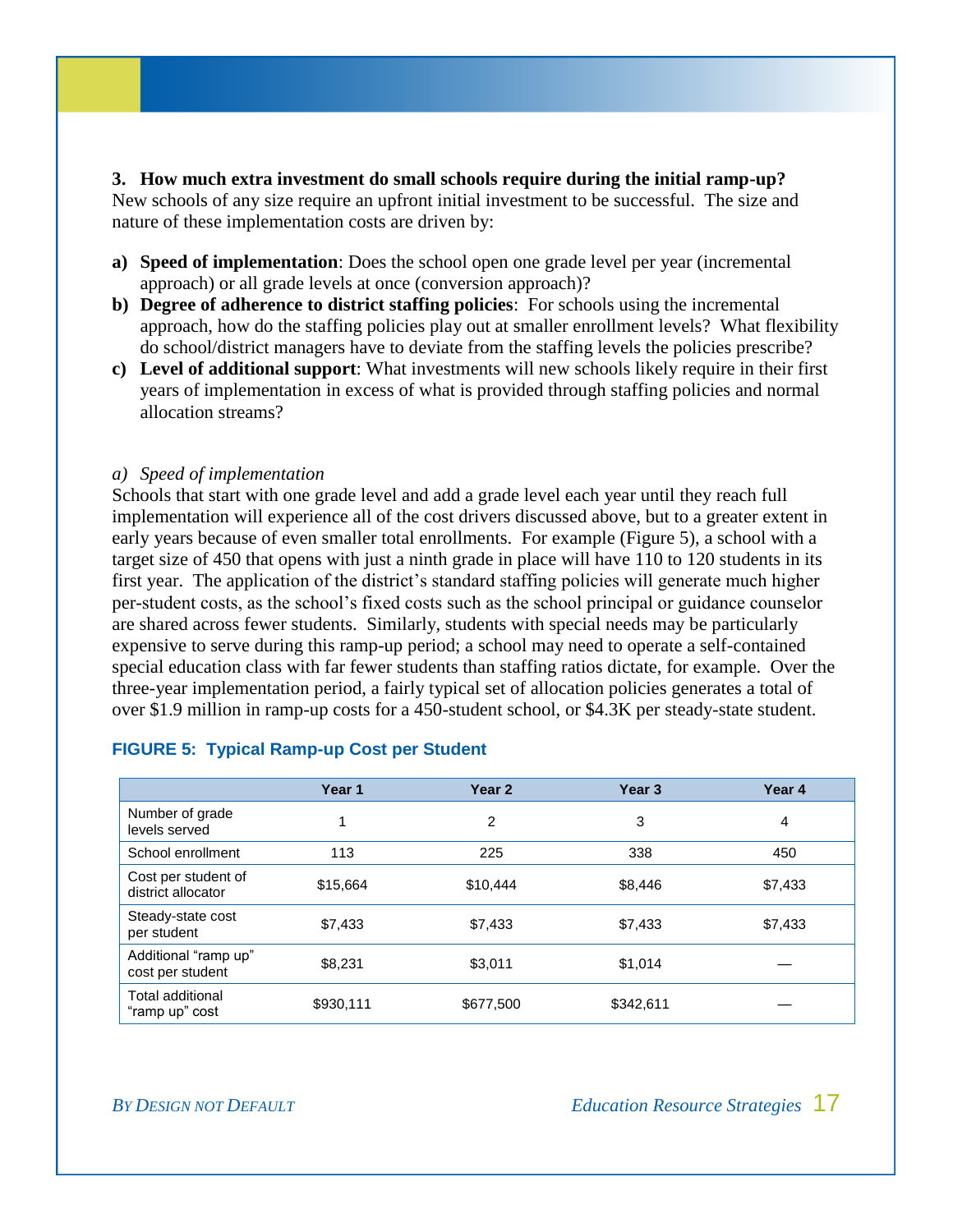In addition, if the opening of small schools is done in tandem with the closure of a large school, the ramp-up expense could be greater, as the large school will experience similar cost increases as it stops taking in incoming ninth graders and serves fewer students each year.

A school using a conversion approach that opens at its full enrollment starts out at its steady-state state cost per student (assuming the regular application of district allocations) and would have fewer of these "built-in" ramp-up costs, but would likely still require the following kinds of investments beyond the standard allocations.

#### *b) Degree of adherence to district staffing policies*

Schools in their first year of operation may require teachers beyond what is provided by the ratio in order to offer an adequate complement of coursework, even if they may be able to return to policy-driven levels after a year or two. The cost of this extra support is fully discretionary and can exceed \$1K per steady-state student.

#### *c) Level of additional support*

Districts may opt to provide additional support to a new school above and beyond what existing schools receive. For example, a district that already provides two pupil-free days at the beginning of school may elect to provide additional pupil-free days for teachers and staff to receive training on the school design, build school culture, take care of logistics, etc.

### **Implications**

First, district leaders should consider whether the district's staffing policies allocate resources to small schools in the implementation phase as effectively as possible, and if not, how they can support schools in reallocating resources to have a greater impact. For example, while the district may determine, as discussed in the previous section, that the school needs additional teachers to be able to offer a full complement of courses, district leaders may also decide that for the first year, a school of 115 ninth graders doesn't require the services of a full-time guidance counselor, even though the staffing policy provides it.

*During the ramp-up period, it's important that districts allocate resources to the school based on its needs at that point in the implementation.* While the district's overall staffing policies may be critically helpful to define the extra investment during the ramp-up period, they're unlikely to produce the most effective allocation of resources by themselves.

Second, districts should manage implementation costs cognizant of a full-implementation costper-student target. In districts that build budgets and staffing allocations based on prior years' spending, additional supports (i.e., extra staff or extra professional development time) may become permanently built into the budget structure if not explicitly identified as a temporary ramp-up item and actively managed out as part of the implementation. These costs may then inflate the actual resource needs of small schools once they are fully implemented.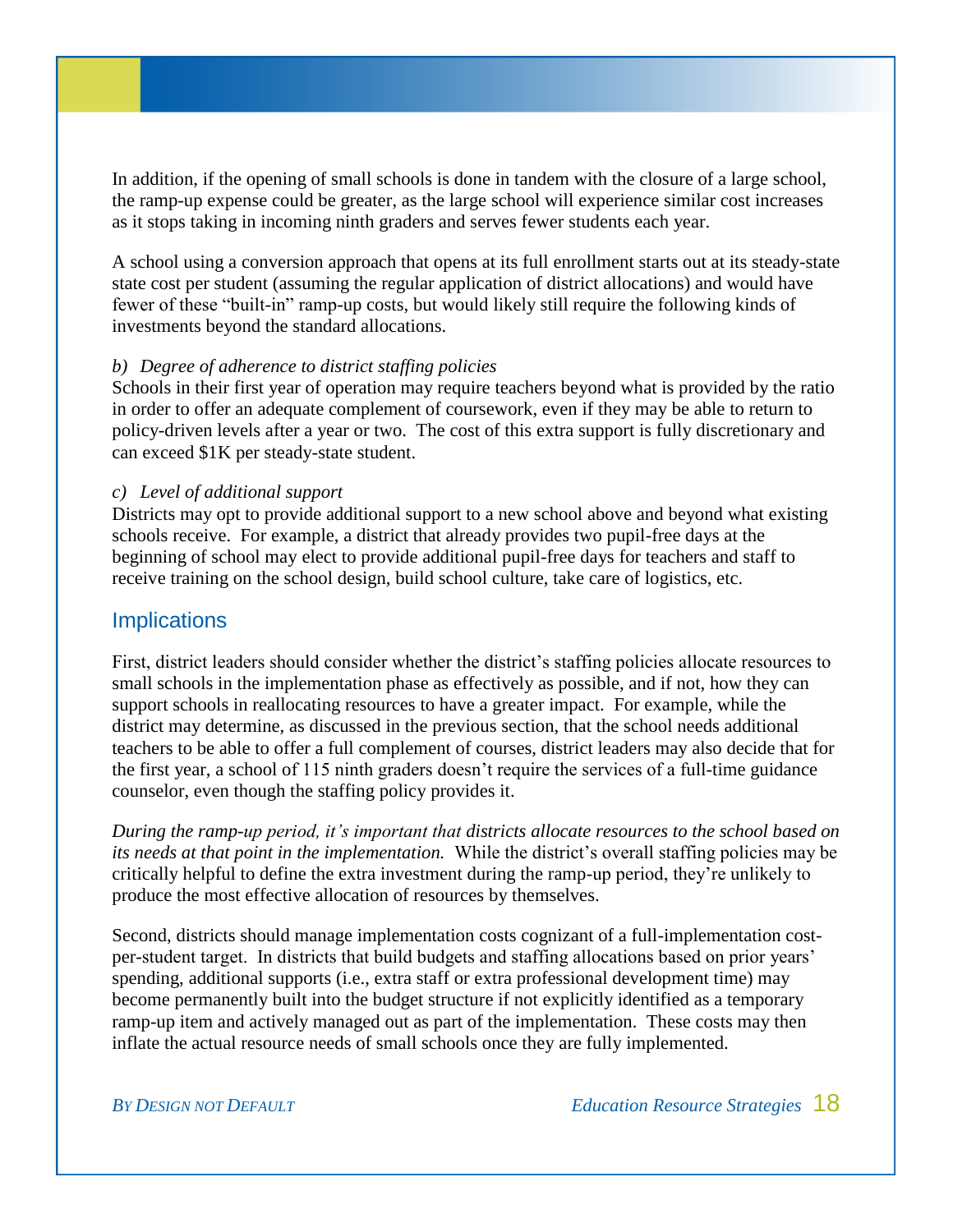#### **4. What impact does the creation of small schools have on building usage and enrollment projections?**

First, on a per-student basis, small schools use more space than larger schools. Similar to fixed costs, spaces devoted to administrative functions are shared between fewer students in small schools, resulting in a higher total square footage per student. Small schools may also use more space per student on common spaces such as the cafeteria, auditorium, etc. As such, a district that is reconfiguring its existing facilities to create small schools may reduce secondary seat capacity—the total number of students its secondary facilities can house. Creating new small schools in districts that are already at maximum capacity may be substantially more expensive than in districts with sufficient excess capacity.

Second, if successfully implemented, new small secondary schools can increase a district's total enrollment by successfully serving students who would have otherwise dropped out before graduation.

For districts that are close to full capacity, the combination of these two issues is significant. Districts may have adequate space to reconfigure existing locations to house the new small schools, but may not be able to handle the increase in total enrollment that results. While the tool does not model the potential costs associated with being over-capacity, it does provide the user with the ability to project changes in capacity and enrollment projections to assess their impact on utilization.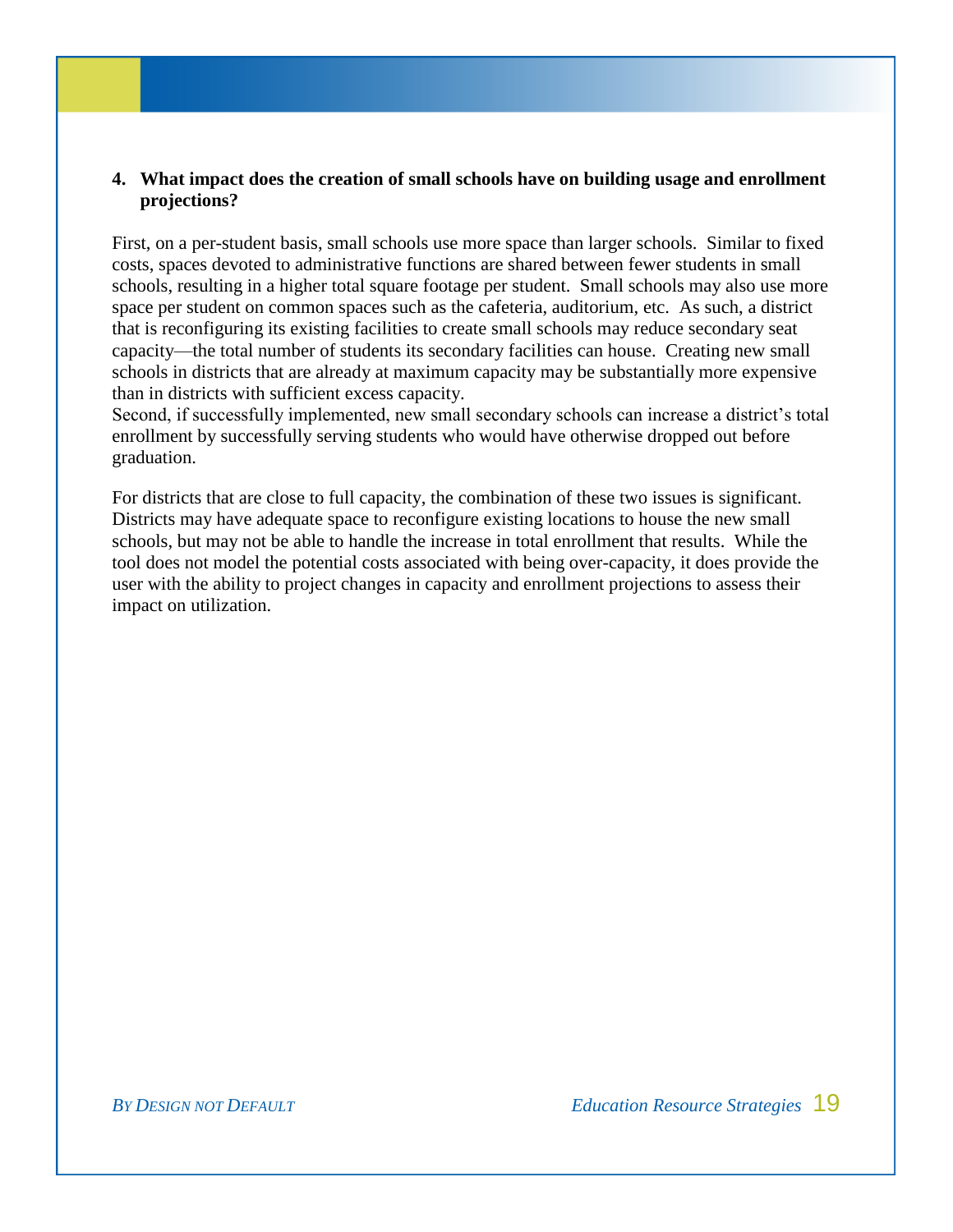## <span id="page-19-0"></span>**Recommendations**

As the SSS tool illustrates, districts allocating resources to small schools using staffing practices and allocation policies designed for larger schools experience 10 to 20 percent higher per-pupil spending than large high schools; spending increases sharply when school size drops below 400. The bulk of the increased spending can be attributed to: (a) leadership and pupil support positions spread over fewer students, (b) the use of traditional staffing models for special education and English Language Learner programs, and (c) increased spending on general education teachers, because specialty or advanced subject courses may be more difficult to fill to target levels. Resources spent in these ways—as a function of large school rules and allocation policies—may not make sense for improving instruction. The per-pupil expense is even higher during the ramp-up period, yet may not provide adequate support for small schools to get off to a strong start. And increasing the number of small schools in a district may significantly impact seat capacity.

In light of these issues, district decision makers should:

- **1. Create or adopt an overall school design or set of designs (governing size, structure, and instructional vision) for small schools that when fully implemented are viable within a specified expense level (i.e., per-pupil spending is equal to large high schools, is 10 percent higher, is 25 percent higher, etc.).** While it is important that each school have a design that enables it to achieve its vision of improved teaching, learning, culture, etc., it is also critical to ground the vision in the district's financial realities. Establishing a per-student expense target based on the district average (on a percent or dollar amount basis) is one effective way to do so. A small school design that exceeds the target may not be the best choice and may not be sustainable.
- **2. Ensure that schools have flexibility to allocate resources in ways that make sense.**  Small schools that have to work within the staffing and budget policies used for large schools will not inherently have resources allocated cost-effectively or in ways that most effectively improve instruction and student achievement. While the application of staffing ratios may be helpful to compare small schools to their larger counterparts, the best staffing configuration will be driven by the school's overall vision and unique conditions.
- **3.** District decision makers must ensure that school resources are allocated and configured in ways that make sense, particularly in the areas of leadership and pupil support, and given sufficient principal capacity, should move as many decisions governing resource allocation to the school level as possible. One option that has worked well in some districts is to switch to Weighted Student Funding<sup>5</sup> to do so. Districts also need to provide support to schools in using their resources effectively to implement their strategic plan and instructional vision, and put in place appropriate accountability systems. Instead

*BY DESIGN NOT DEFAULT Education Resource Strategies* 20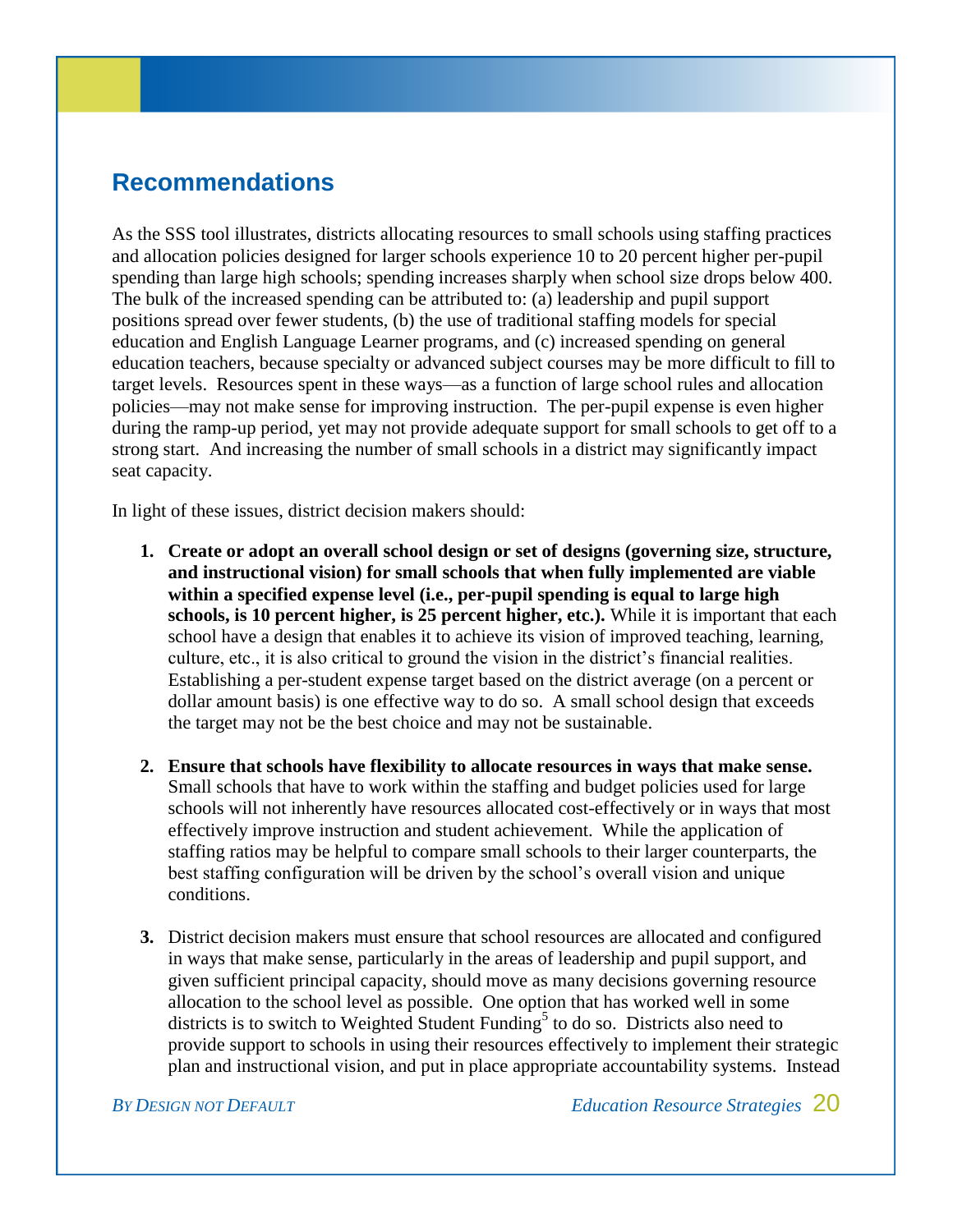of mandating inputs and monitoring compliance, district leaders should focus on what schools need to do to meet their goals and support them in reallocating resources to use them more effectively.

- **4. Strategically manage the assignment and distribution of special needs students to ensure that schools can cost-effectively provide the expert support they need.** If district policies allow, special needs students can be grouped in small schools in ways that avoid unnecessary expense. However, it is critical that the placement of these students and programs to support them align with the school's overall academic vision**.**
- **5. Equitably allocate resources for ramp-up costs to small schools; all schools will not receive the same amount as each one faces different design challenges.** Understanding and isolating start-up costs is critical to creating and managing a supportable steady-state cost structure. Spreading the start-ups of multiple small schools across multiple years can smooth out the impact of startup costs on the operating budget and may help make significant conversion to small schools more affordable in the short term.
- **6. Plan for potential impact on overall seat capacity.** Depending on whether the district is creating new schools in new spaces or converting existing spaces, and on the expected impact on graduation rates, small school implementation can have significant impact on the district's physical seat capacity.Planning in advance can help districts anticipate and address these issues before they arise.
- **7. Build the capacity of district-level school supervisors and their support staff to help school leaders determine how to most effectively allocate their resources, and change budget development and staffing processes to better support schools.** As discussed above, districts can shift to a Weighted Student Funding system that allocates dollars instead of positions to schools, and better allows for school-specific, equitable staffing configurations. However, this shift does not automatically guarantee that schools actually have the freedom to *use* resources differently. Teacher contracts, court rulings, and district and state staffing policies may define particular ratios and positions independent of funding levels. District leaders need to carefully attend to these to ensure that schools can meet these requirements.

The results of using the SSS tool in this analysis are consistent with the findings in the companion paper, *District Spending in Small and Large High Schools*, which studied how much three urban districts actually spent on their small high schools. The spending patterns modeled by the SSS tool match what in fact what occurred in these districts. In the Leading Edge small schools we studied, spending was still higher than in traditional large schools—but these schools used the resources differently and more effectively, and were able to make a significant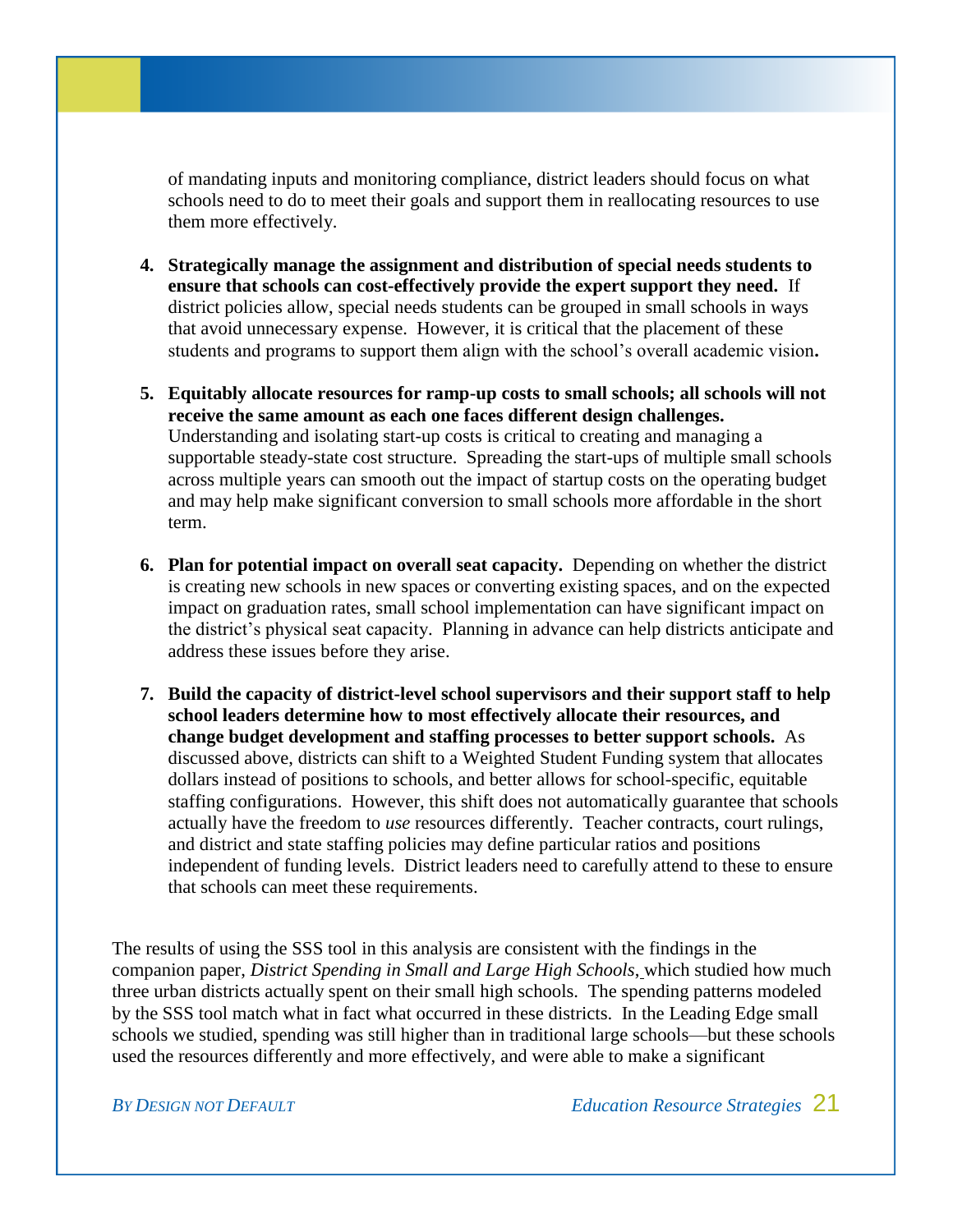difference in student achievement, school culture, and instruction. These studies of district and school spending suggest that to use resources effectively to create new small high schools, district leaders must avoid relying exclusively on the staffing and budget allocation policies used for large high schools to allocate resources to their new small schools. Specifically, because urban districts typically allocate resources to schools in staff positions rather than unrestricted dollars, schools have little flexibility to use resources in a way that supports their particular instructional visions or designs. As discussed above, using Weighted Student Funding to allocate a specified dollar amount per student, along with extensive support for school leaders in allocating these resources, can better enable more effective resource use.

The SSS tool can help districts model the increased expenditures they might incur, and rethink the allocation of resources to their new small schools in order to maximize impact on student achievement. District leaders working to develop a strategy to do this can refer to the ERS website at educationresourcestrategies.org.

Implementing these changes is not easy. In the end, district leaders may decide to invest more on small high schools, believing that student performance will improve and thereby the additional investment will be justified. This paper and ERS's SSS tool aim to help leaders make sure that this extra spending is allocated is ways that are most likely to improve student performance, and to identify policies and practices that will support small school leaders in creating truly new and effective designs for high schools.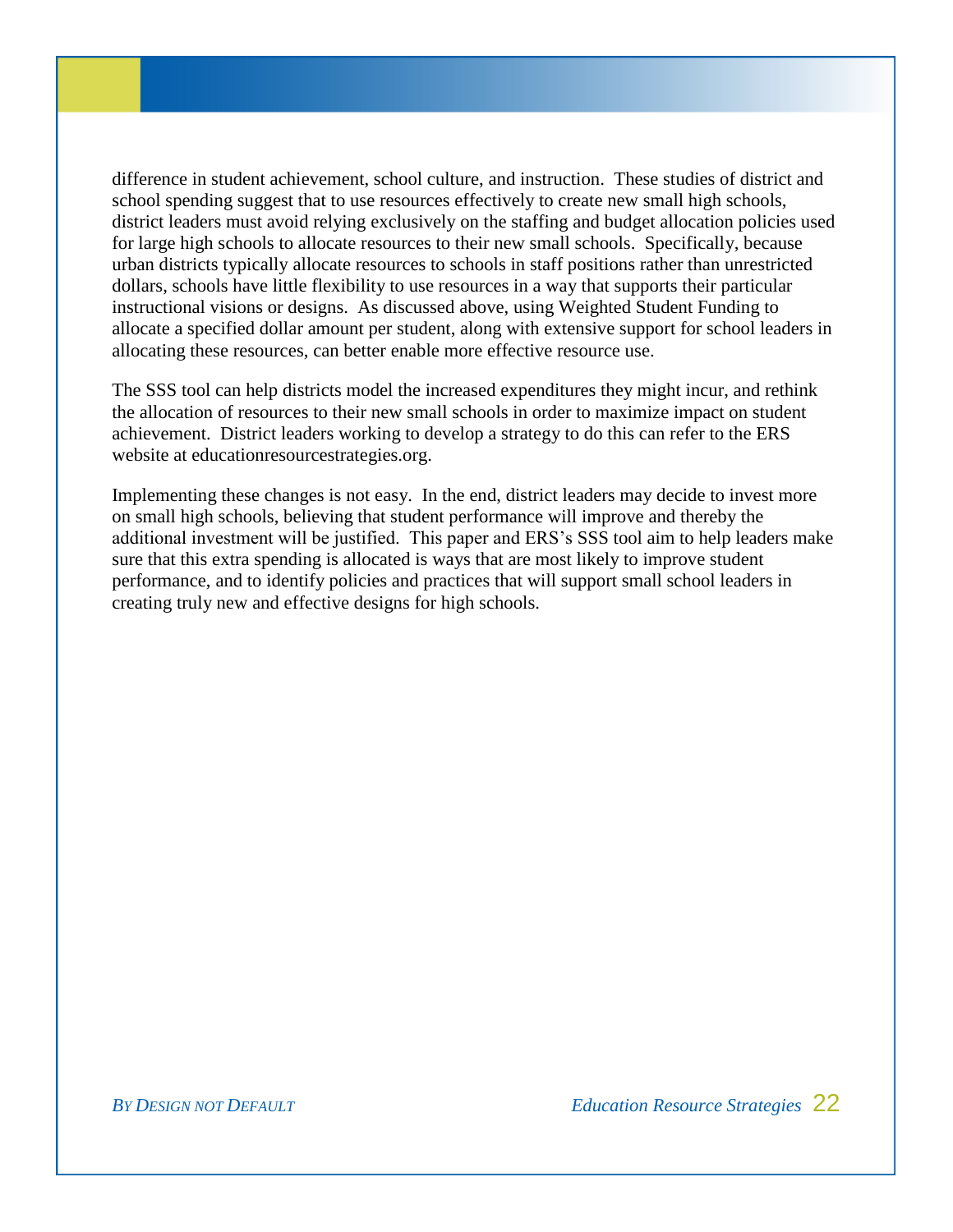## <span id="page-22-0"></span>**References**

Frank, S. & Feinberg, R. (2008). *District Spending in Small and Large High Schools: Lessons from Baltimore City, Boston, and Chicago*. Watertown, MA: Education Resource Strategies.

Lawrence, B.K., Bingler, S., Diamond, B., Hill, B., Hoffman, J.L., Howley, C.B., et al. (2002). *Dollars & Sense: The cost effectiveness of small schools.* Cincinnati, OH: KnowledgeWorks Foundation.

Shields, R. & Miles, K.H. (2008). *Strategic Designs: Lessons from Leading Edge Small Urban High Schools.* Watertown, MA: Education Resource Strategies.

Steifel, I., Iatarola, P., Fruchter, N., & Berne, R. (2000). High school size: Effects on budgets and performance in New York City. *Education Evaluation and Policy Analysis,* 22(1).

Tung, R., Ouimette, M., & Feldman, J. (March 2004). *How Are Boston Pilot School Students Faring?: Student Demographics, Engagement, and Performance, 1998-2003*. Boston, MA: Center for Collaborative Education. Presented at AERA, San Diego.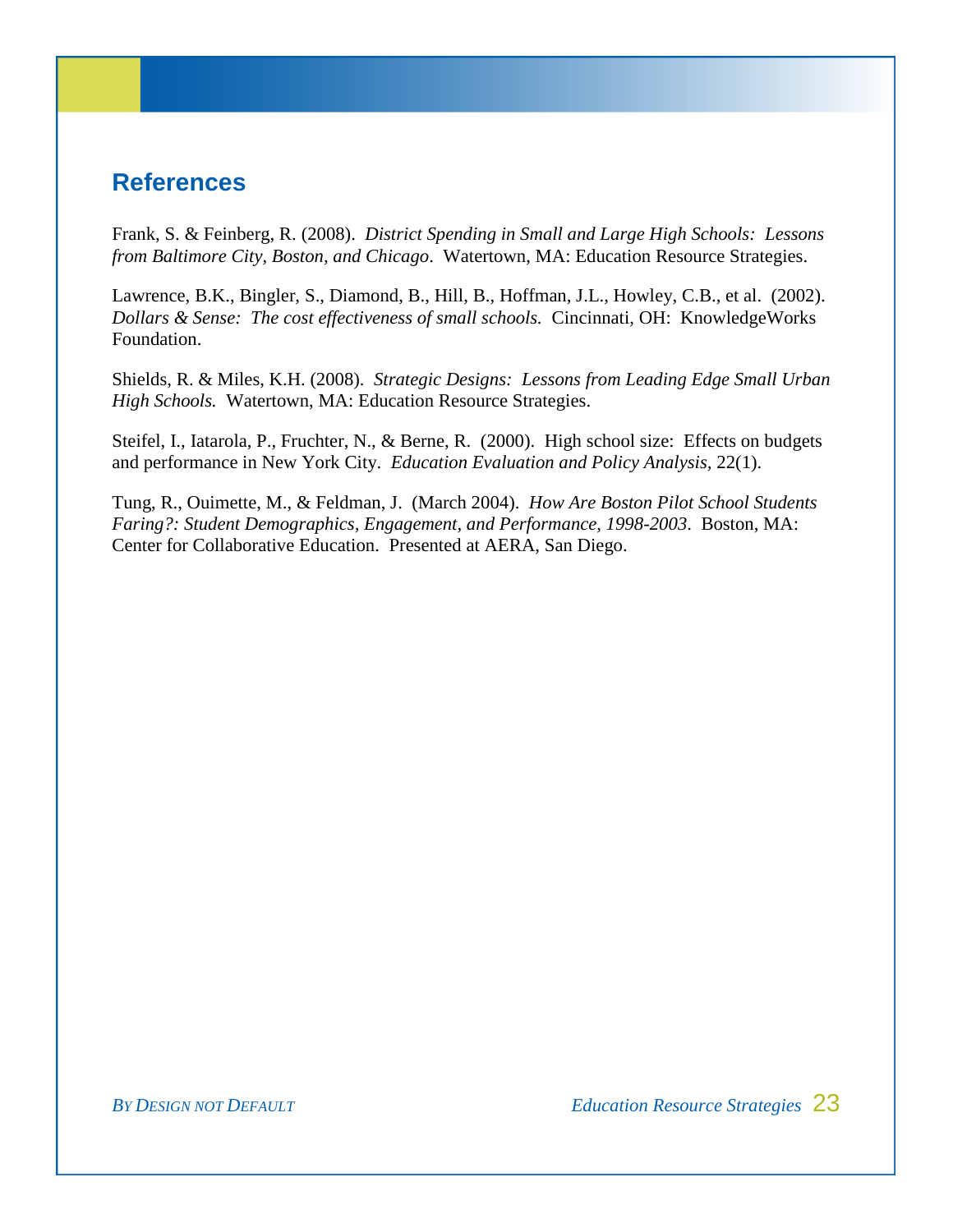## <span id="page-23-0"></span>**Appendix 1: Background on How Staffing Ratios Work and Drive Spending Differentials in Small and Large Schools**

While school staffing policies vary across districts, they generally have two main components. First, schools automatically receive staff to cover certain positions- such as principal- regardless of size. We call these positions "minimum full time equivalents (FTE)" because all schools have at least these positions. Second, districts allocate other staff positions using a "staffing ratio" that defines a certain number of students required to justify more staff, for example one teacher for every 20 students. Allocation policies for some positions combine these two components—a staffing policy that provides a minimum of one guidance counselors and adds .5 FTEs every 400 students means that a school with less than 400 students will still receive a counselor—but a school with 600 students would get 1.5 FTEs. While districts may employ more complex variations of these components, applying them to the design of small schools will produce many of the types of issues identified in this analysis.<sup>6</sup>

Figure 6 shows the typical set of urban high school positions and the allocation policies used to distribute them to schools. We use these assumptions as the basis for illustrative examples in this report, but the SSS tool allows the user to modify them to fit their own context.

| <b>Staffing Policies</b>                  | <b>Minimum Positions (no</b><br>matter how many | <b>Typical District Policy:</b><br>Staffing Ratio (ie if 500,<br>with no minimum then<br>1 st position increment<br>comes at 500, 2nd at | <b>Position Increment from</b><br>Ratio (will mostly be 1.0 -<br>if .5, then .5 is added |
|-------------------------------------------|-------------------------------------------------|------------------------------------------------------------------------------------------------------------------------------------------|------------------------------------------------------------------------------------------|
| <b>Position Type</b>                      | students)                                       | 1000, etc.                                                                                                                               | every ratio trigger point)                                                               |
| Principal                                 | 1.00                                            | 0                                                                                                                                        | 1.00                                                                                     |
| <b>Assistant Principal</b>                | 0.00                                            | 500                                                                                                                                      | 1.00                                                                                     |
| <b>School Secretary</b>                   | 1.00                                            | 750.                                                                                                                                     | 1.00                                                                                     |
| <b>Other Clerical Support</b>             | 1.00                                            | 500.                                                                                                                                     | 1.00                                                                                     |
| General Ed Teacher                        | 0.00                                            | 20                                                                                                                                       | 1.00                                                                                     |
| Librarian                                 | 1.00                                            | 0                                                                                                                                        | 1.00                                                                                     |
| <b>Library Aide</b>                       | 0.00                                            | 900                                                                                                                                      | 1.00                                                                                     |
| Instructional Specialist/Academic Coaches | 0.50                                            | 500                                                                                                                                      | 0.50                                                                                     |
| <b>Guidance Counselor</b>                 | 100                                             | 500                                                                                                                                      | 100                                                                                      |
| <b>Guidance Clerk</b>                     | 1.00                                            | 0                                                                                                                                        | 1.00                                                                                     |
| <b>Nurse</b>                              | 1.00                                            | O                                                                                                                                        | 1.00                                                                                     |
| Social Worker/Attendance Counselor        | 0.50                                            | 600                                                                                                                                      | 1.00                                                                                     |
| Security Guard                            | 1.00                                            | 300                                                                                                                                      | 1.00                                                                                     |

#### **FIGURE 6: Typical Urban High School Positions and How They are Funded**

In this sample district, all schools have a principal; schools with at least 500 students receive an assistant principal (AP), with additional APs coming every additional 500 students. Schools of all sizes get a school secretary, with a second FTE added at 1500 students and a third at 2250. Similarly, all schools receive an "Other Clerical Support" (i.e., office clerk) FTE, with additional clerks added for every 500 additional students.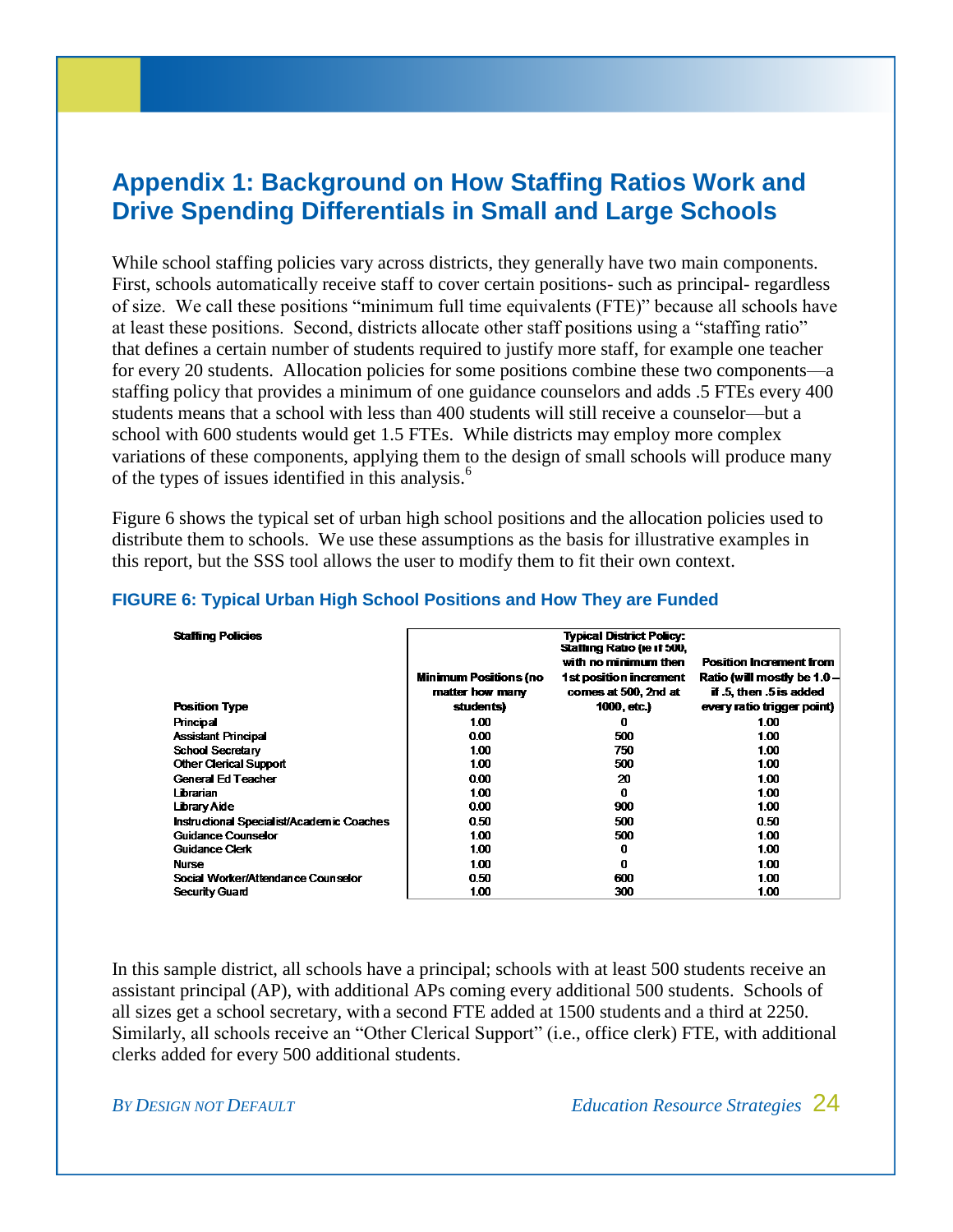Figure 7 shows the allocations these policies generate for a school of 450 and a school of 1600 students:

#### **FIGURE 7: Allocations for Small School vs. Large School**

|                                                  |               | <b>DESIRED SMALL SCHOOL LARGE SCHOOL</b> |    |                |                   |          |                |  |
|--------------------------------------------------|---------------|------------------------------------------|----|----------------|-------------------|----------|----------------|--|
|                                                  | Average       |                                          |    | Total          |                   |          | Total          |  |
|                                                  | Cost (salary  |                                          |    | Expense/       |                   | Expense/ |                |  |
| <b>Position Type</b>                             | + benefits)   | <b>Total FTEs</b>                        |    | <b>Student</b> | <b>Total FTEs</b> |          | <b>Student</b> |  |
| Principal                                        | \$<br>125,000 | 1.00                                     | \$ | 278            | 1.00              | \$       | 78             |  |
| <b>Assistant Principal</b>                       | \$<br>100.000 | 0.00                                     | \$ |                | 3.00              | \$       | 188            |  |
| <b>School Secretary</b>                          | \$<br>45.000  | 1.00                                     | \$ | 100            | 2.00              | \$       | 56             |  |
| <b>Other Clerical Support</b>                    | \$<br>45.000  | 1.00                                     | \$ | 100            | 3.00              | \$       | 84             |  |
| General Ed Teacher                               | \$<br>60.000  | 24.00                                    | \$ | 3.200          | 80.00             | \$       | 3,000          |  |
| Librarian                                        | \$<br>60.000  | 1.00                                     | \$ | 133            | 1.00              | \$       | 38             |  |
| Library Aide                                     | \$<br>35.000  | 0.00                                     | \$ | ۰              | 1.00              | S        | 22             |  |
| <b>Instructional Specialist/Academic Coaches</b> | \$<br>80.000  | 0.50                                     | \$ | 89             | 1.50              | \$       | 75             |  |
| Guidance Counselor                               | \$<br>70.000  | 1.00                                     | \$ | 156            | 3.00              | \$       | 131            |  |
| Guidance Clerk                                   | \$<br>35.000  | 1.00                                     | \$ | 78             | 1.00              | \$       | 22             |  |
| <b>Nurse</b>                                     | \$<br>50,000  | 1.00                                     | \$ | 111            | 1.00              | \$       | 31             |  |
| Social Worker/Attendance Counselor               | \$<br>70.000  | 0.50                                     | \$ | 78             | 2.00              | \$       | 88             |  |
| <b>Security Guard</b>                            | \$<br>35.000  | 1.00                                     | \$ | 78             | 5.00              | \$       | 109            |  |

In small schools, the cost of the FTEs that all schools get, such as the principal, are shared by a smaller number of students, resulting in a higher overall cost per student. For example, assuming the cost of a principal is 125K including salaries and benefits, the cost per student in a school of 450 students is \$278. In a school of 1,600 students, the principal's cost per student is only \$78. As such, the larger the school the lower the cost per student of these fixed FTEs. It follows that the more of these fixed positions that district allocates, the higher the spending differences between large and much smaller schools.